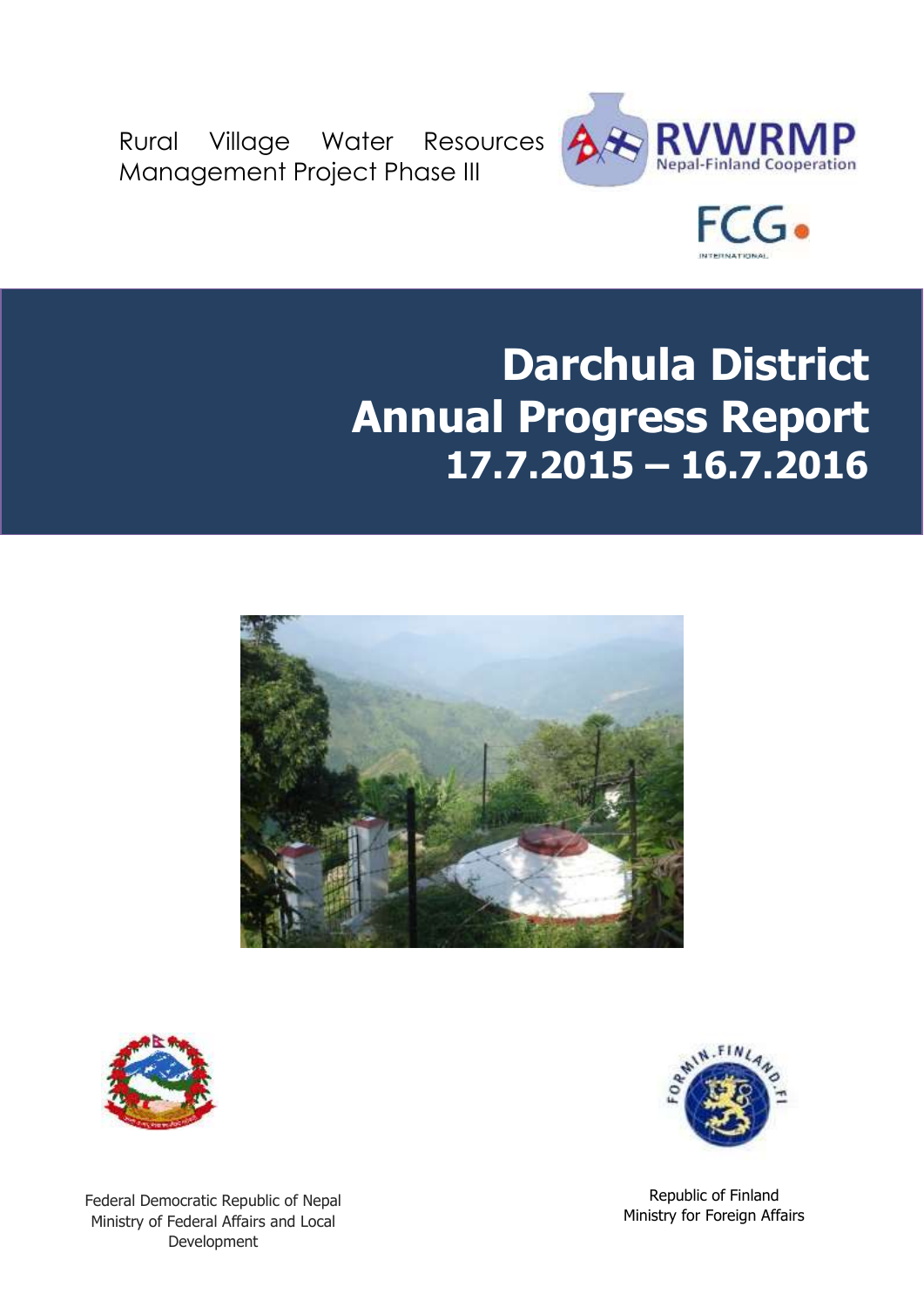### <span id="page-1-0"></span>**LIST OF ABBREVIATIONS**

| AB             | <b>Actual Beneficiary</b>                                             |
|----------------|-----------------------------------------------------------------------|
| <b>AEPC</b>    | Alternative Energy Promotion Centre                                   |
| <b>AWP</b>     | Annual Work Plan                                                      |
| BE             | <b>Beneficiary Equivalent</b>                                         |
| CA             | Constituent Assembly                                                  |
| CB             | Capacity Building                                                     |
| <b>CBMS</b>    | Capacity Building and Monitoring Specialist                           |
| Cl             | Conventional Irrigation                                               |
| CO             | Community Organization                                                |
| <b>CSIDB</b>   | Cottage and Small Industry Development Board                          |
| <b>CY</b>      | Calendar Year                                                         |
| <b>DADO</b>    |                                                                       |
|                | District Agriculture Development Office                               |
| <b>DDC</b>     | <b>District Development Committee</b>                                 |
| <b>DIDC</b>    | <b>District Information Development Centre</b>                        |
| <b>DLS</b>     | Department of Livestock Services                                      |
| <b>DMC</b>     | <b>District Management Committee</b>                                  |
| <b>DoC</b>     | Department of Cooperatives                                            |
| Dol            | Department of Irrigation                                              |
| <b>DoLIDAR</b> | Department of Local Infrastructure Development and Agricultural Roads |
| <b>DTO</b>     | <b>District Technical Office</b>                                      |
| D-WASH-CC      | <b>District WASH Coordination Committee</b>                           |
| <b>DWRDF</b>   | District Water Resource Development Fund                              |
| <b>DWS</b>     | Drinking Water Supply/Scheme                                          |
| <b>DWSS</b>    | Department of Water Supply and Sewerage                               |
| <b>ESAP</b>    | Energy Sector Assistance Programme                                    |
| <b>EUR</b>     | Euro                                                                  |
| <b>FCG</b>     | <b>FCG International Ltd</b>                                          |
| FY.            | <b>Fiscal Year</b>                                                    |
| <b>GDI</b>     | Gender Development Index                                              |
| <b>GESI</b>    | Gender Equality and Social Inclusion                                  |
| <b>GGR</b>     | <b>Gravity Goods Ropeway</b>                                          |
| GOF            | Government of Finland                                                 |
| <b>GON</b>     | Government of Nepal                                                   |
| HQ             | Headquarter                                                           |
| <b>HRBA</b>    | Human Rights Based Approach                                           |
| <b>ICA</b>     | <b>International Cooperative Alliance</b>                             |
| ICS            | <b>Improved Cooking Stove</b>                                         |
| ILO            | International Labor Organization                                      |
| <b>IPO</b>     | Implementation on-going                                               |
| <b>LDO</b>     | Local Development Officer                                             |
| <b>LSGA</b>    | Local Self Governance Act                                             |
| M              | Million                                                               |
| <b>MDG</b>     | Millennium Development Goal                                           |
| <b>MFA</b>     | Ministry for Foreign Affairs (of Finland)                             |
| MH             | Microhydro                                                            |
| <b>MHP</b>     | Microhydro project                                                    |
| <b>MIS</b>     | Management Information System                                         |
| <b>MoFALD</b>  | Ministry of Federal Affairs and Local Development                     |
| MoU            | Memorandum of Understanding                                           |
| <b>MoUD</b>    | Ministry of Urban Development                                         |
| <b>MTR</b>     | Mid-Term Review                                                       |
| <b>MUS</b>     | Multiple Use System                                                   |
| <b>NCF</b>     | Nordic Climate Fund                                                   |
| <b>NPR</b>     |                                                                       |
|                | Nepalese rupee                                                        |
| <b>NRREP</b>   | National Rural Renewable Energy Project                               |
| <b>NSHMP</b>   | National Sanitation and Hygiene Master Plan                           |
| ODF            | Open Defecation Free                                                  |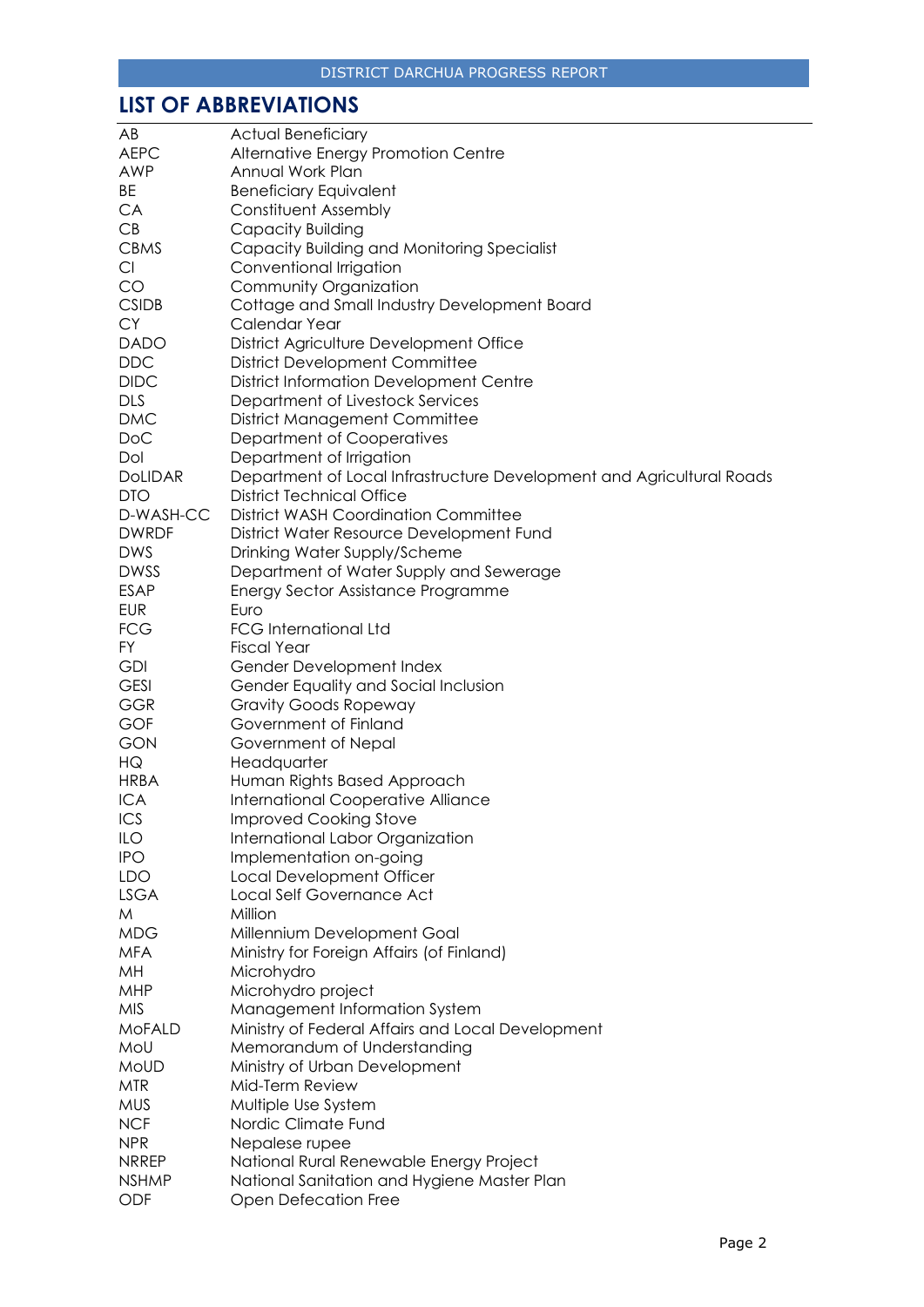| <b>O&amp;M</b> | Operation and Maintenance                                     |
|----------------|---------------------------------------------------------------|
| p/m            | Person month                                                  |
| PAF            | Poverty Alleviation Fund                                      |
| <b>PDNA</b>    | Post Disaster Needs Assessment                                |
| <b>PCO</b>     | <b>Project Coordination Office</b>                            |
| PoCo           | <b>Post Construction</b>                                      |
| PSU            | Project Support Unit                                          |
| <b>RADC</b>    | Remote Area Development Committee                             |
| <b>REDP</b>    | Rural Energy Development Programme                            |
| <b>REFEL</b>   | Renewable Energy Technologies for Enhancing Rural Livelihoods |
| <b>RVWRMP</b>  | Rural Village Water Resources Management Project              |
| <b>RWH</b>     | Rainwater Harvesting                                          |
| RWSSP-WN       | Rural Water Supply and Sanitation Project, West Nepal         |
| SbS            | <b>Step by Step Guidelines</b>                                |
| SC             | <b>Steering Committee</b>                                     |
| SDP            | Sector Development Plan                                       |
| <b>SEIU</b>    | Sector Efficiency Improvement Unit                            |
| SNV            | Netherland's Development Organization                         |
| SO             | <b>Support Organisation</b>                                   |
| SP             | Support Person (individual hired by DDC)                      |
| SvB            | <b>Supervisory Board</b>                                      |
| SWAP           | Sector Wide Approach Programme                                |
| Τ              | Trimester of Nepalese Fiscal Year                             |
| <b>TA</b>      | <b>Technical Assistance</b>                                   |
| UC             | <b>User Committee</b>                                         |
| <b>VDC</b>     | Village Development Committee                                 |
| <b>VMW</b>     | Village Maintenance Worker                                    |
| V-WASH-CC      | <b>VDC WASH Coordination Committee</b>                        |
| WASH           | Water Supply, Sanitation and Hygiene                          |
| <b>WBRS</b>    | Web-based Reporting System                                    |
| <b>WSP</b>     | Water Safety Plan                                             |
| WSSDO          | Water Supply and Sanitation Division Office                   |
| <b>WUMP</b>    | Water Use Master Plan                                         |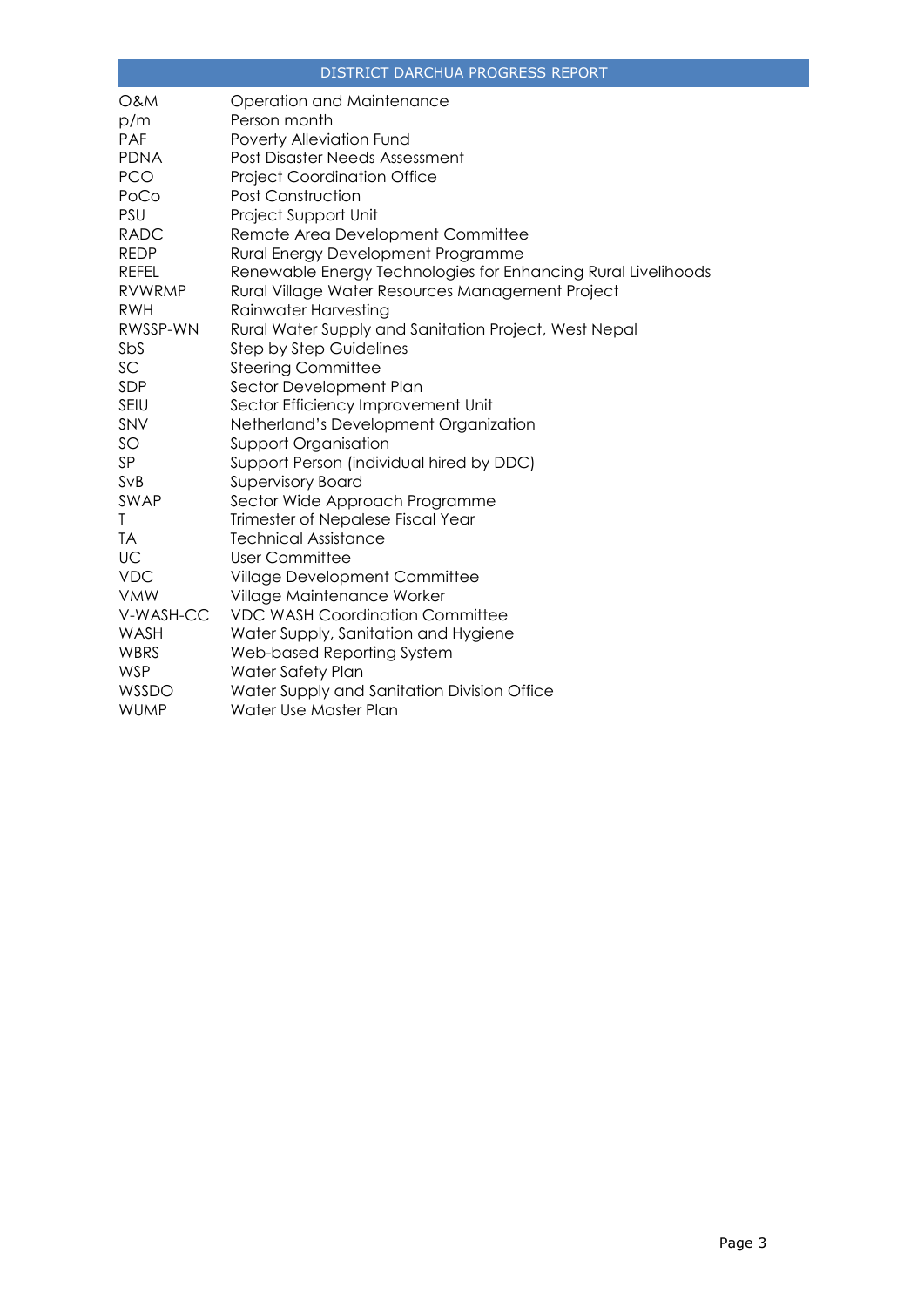#### **Index**

| 1. |     |  |
|----|-----|--|
| 2. |     |  |
| 3. |     |  |
|    |     |  |
|    |     |  |
|    |     |  |
|    |     |  |
|    |     |  |
|    |     |  |
|    |     |  |
|    |     |  |
|    |     |  |
|    |     |  |
|    |     |  |
|    |     |  |
|    |     |  |
|    |     |  |
|    |     |  |
|    |     |  |
| 4. |     |  |
| 5. |     |  |
|    | 5.1 |  |
|    | 5.2 |  |
|    | 5.3 |  |
| 6. |     |  |
| 7. |     |  |
|    | 7.1 |  |
|    | 7.2 |  |
|    | 7.3 |  |
|    |     |  |
|    |     |  |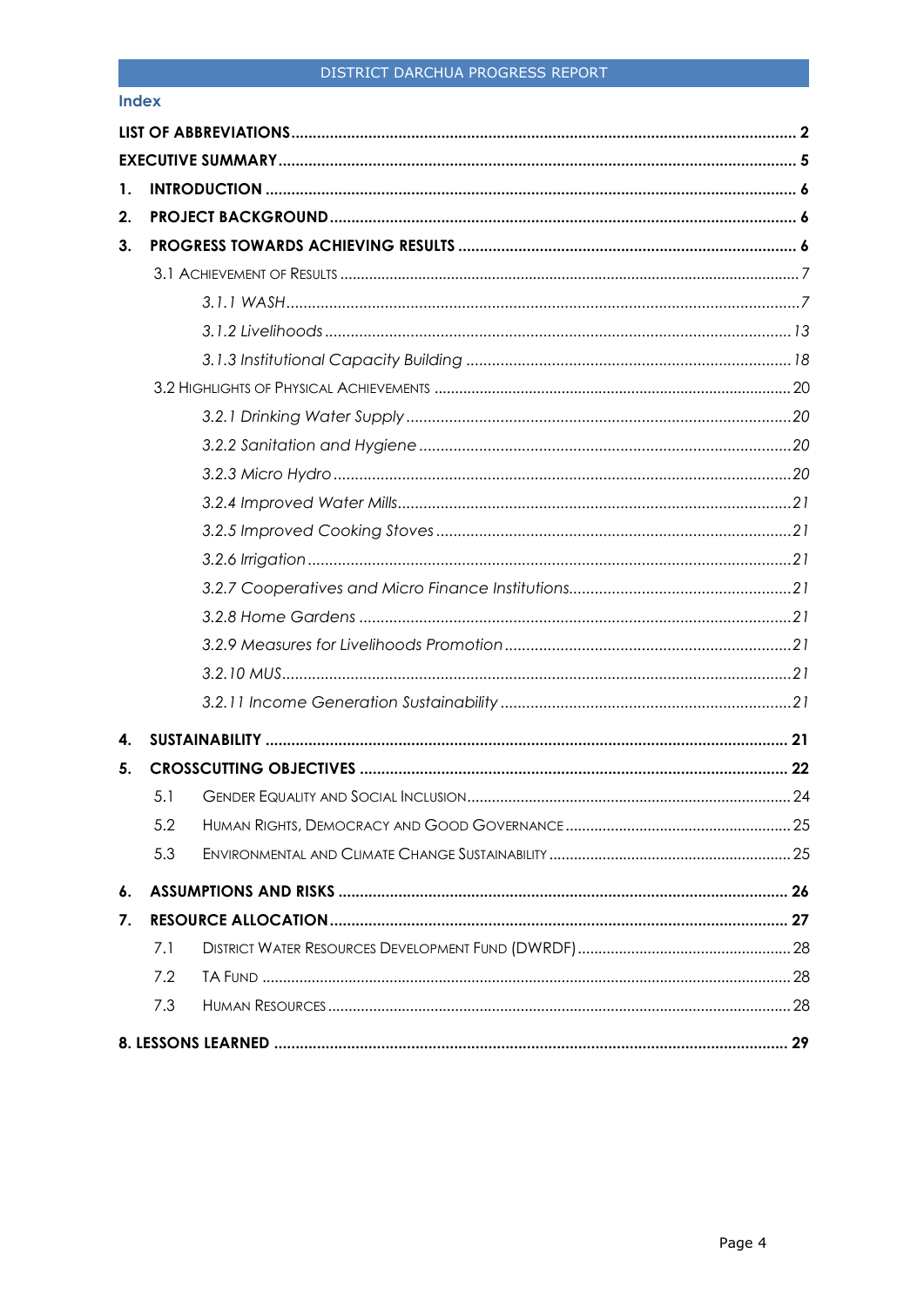### <span id="page-4-0"></span>EXECUTIVE SUMMARY

Rural Village Water Resources Management Project (RVWRMP) Phase III (FY071/072- 2076/077). This report is based on the phase III project implementation guideline (PIG), district bi-monthly reports, field visit reports, financial progress reports and field staff as submitted in each bi-monthly period made during the second phase of the project. This report consist of main highlights of key activities, outputs and achieved results including major impacts in the project working VDCs as well as district level lessons learned and recommendations.

As the achievement of results as indicated in the Project Logical Framework, the progress made in the three result indicator is very encouraging. In the **Result-1 indicators**, this fiscal year was the transition period of RVII and RVIII so nearly 5 months (Shrawan-Kartik) has been spent in end line survey and functionality survey by mobile apps software. The functionality survey and end line survey was done in of WSS scheme of phased out VDCs Sunsera, Chhapri, Sipti, Sitola and Sarmoli. So our new VDCs Dhaulakot, Pipalchauri, Rithachaupata, Dhuligada, Eyerkot and Guljar got the fulltime field staff just form Manshir (November 2015).

In this fiscal year 2072/073 RVWMP Darchula has taken **18 schemes with 529HH and4158 population beneficiaries with 12 WSS, 2 MuS, 2 Ins. San, 1 IWM, 1 Chhapri Khalanga GGR Scheme (completed) and GGR Improvement & Marketing schemes.** One IWM of Dhuligada VDC has been competed (IPC) and one GGR improvement Chhapri completed but yet to financial clear (IPC\*). The entire above scheme has been 60% financial and more than 60% physical progress in average schemes. In this fiscal year 2 VDCs Shankerpur and Hikila declared ODF in RV support. The project is also supporting DWASHCC in district ODF. At this view the project is supporting to construct 2 public toilets API Municipality in collaboration with API municipality. In current fiscal year 2 VDCs Dhari and Khar VDC WUMP being prepared, Similarly all RVWRMP Darchula has support in 15 VDC (11 cores VDC and 4 none core VDC) to declare ODF. At this stage, project has played a vital role in district ODF movement till the reporting date 32 out of 36 VDC have been declared ODF.

Under the **result indicator 2,** Livelihoods and nutrition, a total 6 event of leader farmers training, 18 Home garden management groups formed and trained them in VDC level. 18 poly houses have been established in all project VDCs. One event LRP and on event nursery Nike training was done. 14 nursery has been established in all project VDCs where our WSS and other schemes under construction (IPO). Some VDC has remarkable achievements in home garden management like in Rithachaupata some farmers have been using human urine in their vegetable farms. Under this result-2, the project has been done cooperative assessment of all core VDCs for Darchula. 6 event (one even in each VDC) of CO leadership and financial training has been done to support cooperative strengthen base ground.

Regarding the **result -3,** several capacity building activities has been conducted at community, VDC and district level to enhance the capacity of stakeholders. During the this FY 2072/073 1649 person trained in S-b-S, 743 in livelihood related, 356 in micro finance and cooperative,21 in VMW,243 in district level trainings/oreitnation,188 in WUMP related training. At the same 10013 person were oriented in awareness campaigns etc. As for the sustainability and institutionalization an ample of capacity building activities, awareness raising activities has been conducted at community level to sustain the schemes, change in livelihoods patterns and enhance the skills and knowledge of community people. Likewise, series of district level trainings, seminars, workshops, triggering sessions and learning/sharing exposure visits for the V-WASH-CC, leader farmers and UCs, SO staffs, VDC secretaries has been conducted.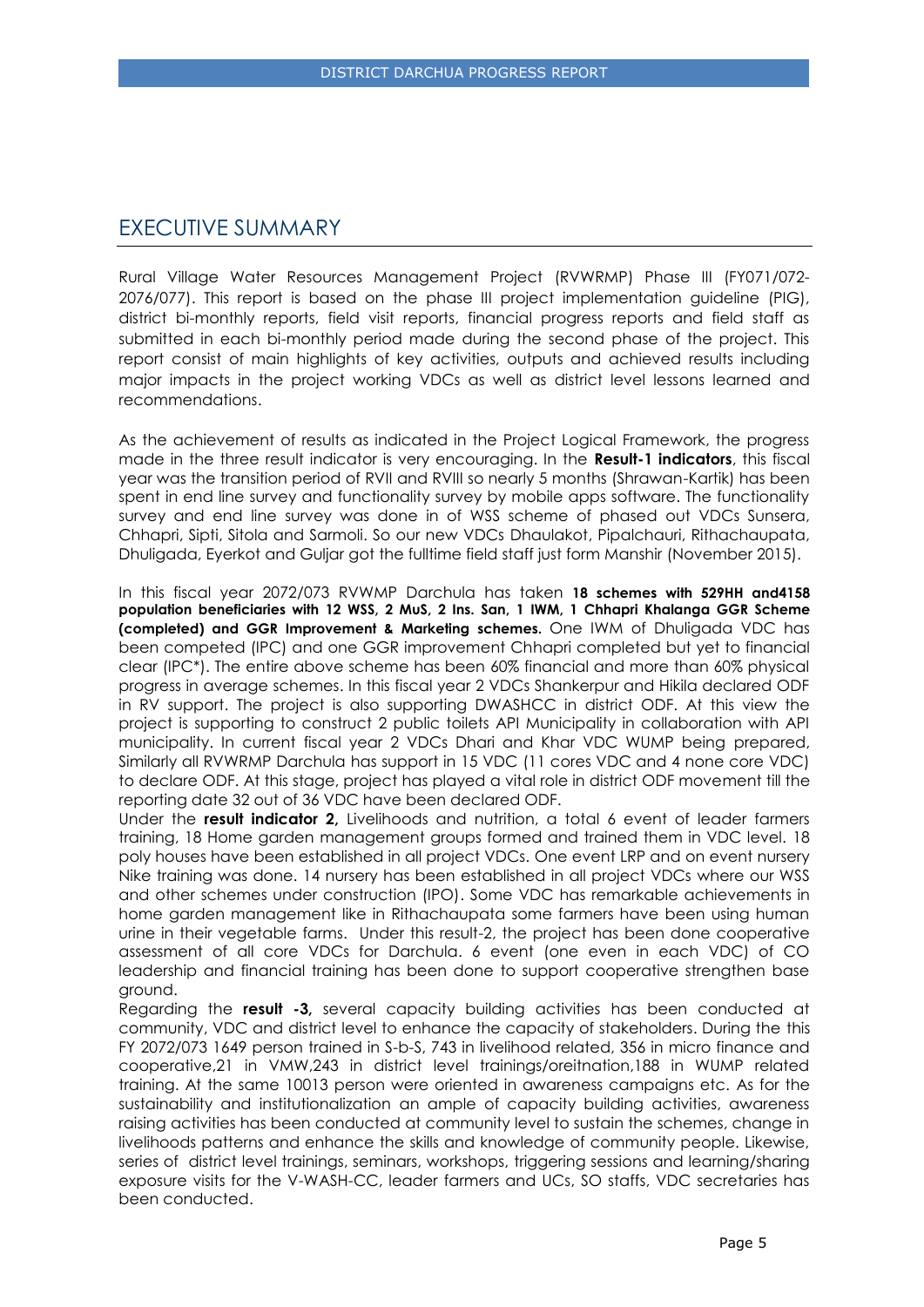### <span id="page-5-0"></span>1. Introduction

Darchula is one of the mountainous project districts of RVWRMP from the Far-western region. It is surrounded by Bhajhang in the east, India in the west, China in the North and Baitadi in the south with the longitude 800 22' to 810 9' and latitude 290 36' to 300 15'. There are 41 VDC's divided into 3 local belts (Lekam, Marma and Duhu) in which 11 VDC's are adjoined with India and 1 VDC Byas is adjoined with china. The total area coverage of Darchula is 3222 sq. km which is 51m to 7132 m above the sea level. The total HH is 23,093 and population is 1, 47,744 out of



which 74,949 are male and 72795 are female. The population growth rate is 1.82. The total literacy rate is 49.4% out of which female literacy rate is 32.5% and male literacy rate is 67.4 %. The major ethnicity composition of the district is Chettri, Bhramin, Dalit & Byasi (District profile 2066)

Based on the district DWSSS Darchula till Ashadh 2072; 86% of HH have access to drinking water and 89% of HH have toilets including both temporary and permanent type (kacchi and pakki). Many of the drinking water supply facilities are limited to only connection of pipes in the sources and construction of few structures which are not functioning properly.

### <span id="page-5-1"></span>2. Project Background

RVWRMP is a water resources management project which in addition to water supply and sanitation support community based conventional/micro irrigation, micro-hydro power, multiuse water systems (MUWS), and number of environmental improvements as well as sustainable livelihoods and institutional capacity building activities. This broad series of activities all address the long-term objective of the project**-"Institutionalized capacity at local and regional levels to sustain & continuously improve enhanced quality of life, better environmental conditions and increased opportunities in rural livelihoods in the project area".** To fulfill the long-term objective, the project provided the ample opportunities to develop different approaches, promote good practices and triggers a range of ideas for institutionalize and sustain the systems at the community, VDC, district and regional level. For this, RVWRWP Darchula has phased out 5 VDC Sunsera, Chhapri, Sarmoli, Sipti and Sitola the project has been working since 2007 to 2015.RVWRMP-III Darchula has been working in total 8 VDCs out of which 6 core VDCs (Rithachaupata, Dhuligada, Guljar, Pipalchauri, Dhaulakot & Eyerkot) and 2 non-core VDCs (Dhari and Khar) . Dhari and Khar VDC WUMPs are being prepared (data entry work under way. In Darchula there is no BCRWME and WARM-P Helvetas VDCs/or not working in the district. There is no any other project specially working in WASH sector except DWSSDO Darchula. So it was seen high demand of water supply in out of RVWRMP VDCs in the district. However DWSSDO was working in many VDCs but the scheme takes more than five year and poor technical support and monitoring the schemes not sustainable. RVWRMP Darchula has to challenge to select new WUMP VDCs for FY 2073/074 because of no proper secondary WASH data in the district, data could be found nearly 10 years old (2063/064).RV-Darchula is planning to select 5 new WUMP VDCs in FY 2073/074 to prepare WUMP.

### <span id="page-5-2"></span>3. Progress towards Achieving results

This chapter elaborates the progress made against each result and related indicators as identified in the Logical Framework (Annex 1 of the Project Document) and the related annual results tables as given in the Annual Work Plan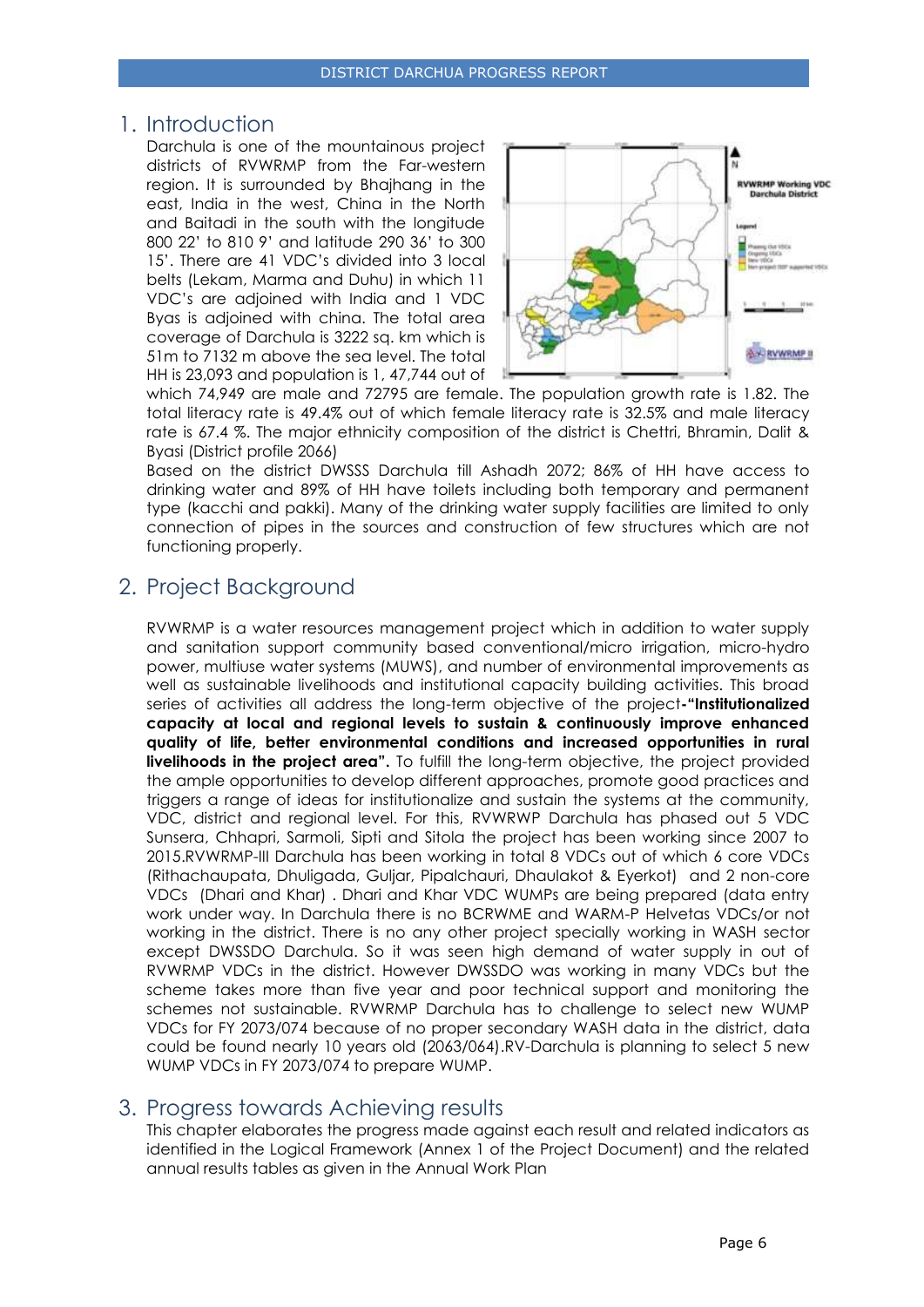#### <span id="page-6-0"></span>3.1 Achievement of Results

RVWRMP is working in WASH, livelihood, environmental protection, climate change resilience and other cross cutting issues like HRBA/GESI and other approaches in project areas.

#### 3.1.1 WASH

<span id="page-6-1"></span>RVWRMP Darchula is working in Dhaulakot, Pipalchauri, Rithachaupata, Eyerkot, Dhuligada and Guljar as a core VDCs and Dhari and Khar are none –core /WUMP VDCs. In this fiscal year RVWMP Darchula has taken **17 WASH related schemes with 529HH and 4158 population beneficiaries with 12 WSS, 2 MuS, 2 Ins. San, 1 IWM, and one schemes for livelihood improvement related Chhapri-Khalanga GGR scheme** Chhapari**.** At the same the project is also supporting DWASHCC in sanitation. To support district ODF 2 institutional toilet has been under construction (IPO) in Api municipality and one existing Katain VDC (now Api 7, 8&9) declared ODF and Brahamdev (API 1,2,3) is being supported for ODF in closed collaboration with Safe WASH/DWSSDO and Api Mnp. One IWM of Dhuligada VDC has been competed (IPC) and one GGR improvement Chhapri completed but yet to financial clear (IPC\*). The entire above scheme has been 60% financial and more than 60% physical progress in average schemes.

| <b>Result 1:</b> | Institutionalised community capacity to construct and maintain community        |
|------------------|---------------------------------------------------------------------------------|
|                  | managed water supply and adopt appropriate technologies and sanitation          |
|                  | and hygiene behaviour '                                                         |
|                  | Indicator 1.1: 97% of community members in the Project VDCs have improved water |

supply system

RVWRMP Darchula is working in 6 core VDCs and 2 none core VDC for WUMP preparation. The housed holds were taken from WUMP report of RVWRMP and population was taken from census data of 2011. The population with basic improved water data was taken from WUMP report and while In Dhuligada VDC 433 population was benefited by 3 WSS scheme was constructed by RVWRMPII Darchula. One IWM scheme was taken in Dhuligada and completed during this fiscal year.

|                             | <b>Dhaulakot</b> | Pipalchauri | Rithachaupata | Eyerkot | <b>Dhuligada</b> | Guljar  |
|-----------------------------|------------------|-------------|---------------|---------|------------------|---------|
| Indicator 1.1               | (522HH)          | (377 HH)    | (1113HH)      | (438HH) | (755HH)          | (739HH) |
| Total population in the VDC | 2573             | 2032        | 4705          | 2536    | 4727             | 4272    |
| Population with basic       |                  |             |               |         |                  |         |
| improved water supply in    |                  |             |               |         |                  |         |
| <b>Baseline</b>             | 245              | 205         | 295           | 250     | 433              | 330     |
| Additional population       |                  |             |               |         |                  |         |
| benefitted from project in  |                  |             |               |         |                  |         |
| FY 2072/073                 | 906              | 515         | 448           | 609     | 811              | 560     |
| Cumulative population with  |                  |             |               |         |                  |         |
| improved water supply       | 1151             | 720         | 743           | 859     | 1244             | 890     |
| % of population with        |                  |             |               |         |                  |         |
| improved water supply       | 45%              | 35%         | 16%           | 34%     | 26%              | 21%     |

#### **Table 1: Access to improved water supply in core VDCs**

Indicator 1.3: Community ownership demonstrated by communities having contributed in cash and kind at least 25% towards construction

In RVWRMP Darchula 12 WSS scheme, 2 MuS schemes, and 2 Ins. Sanitation scheme in IPO which were the community contributed as per the agreement. The user paid 1% in cash and 24% in kind. The community people felt some difficulty to contribute as kind like long distribution line in scatter settlements and transportation of non local materials from road head to scheme site. In API public toilet the remaining 50% contributed by municipality. The community contribution was some varied by VDC wise because it depends on length of distribution line and transportation of non-local material transportation form road head to the scheme site.

#### **Table 2: Community contribution on WASH**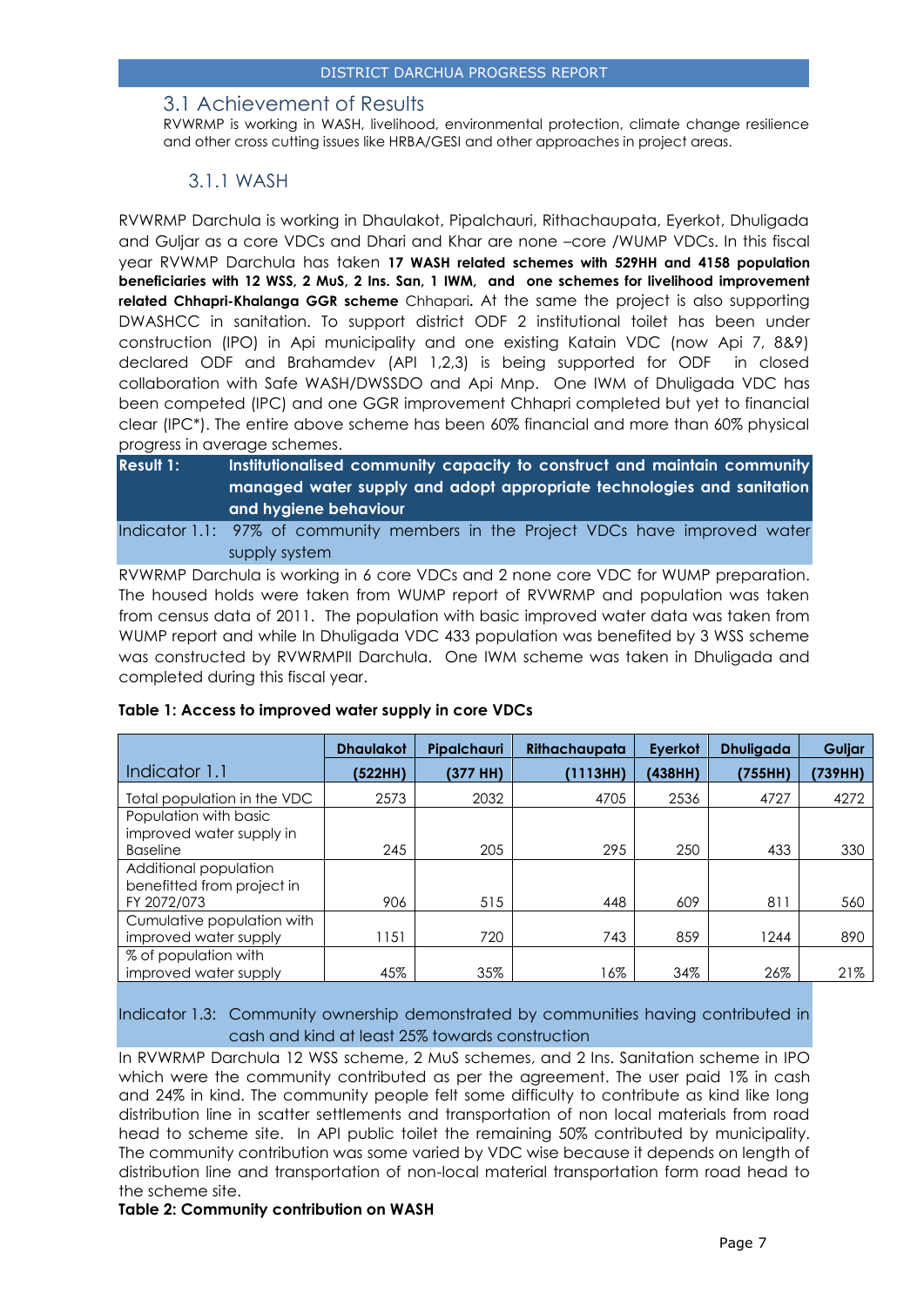| DISTRICT DARCHUA PROGRESS REPORT   |                  |                    |               |                |                  |              |                 |  |  |  |
|------------------------------------|------------------|--------------------|---------------|----------------|------------------|--------------|-----------------|--|--|--|
| <b>Indicator</b>                   |                  |                    |               |                |                  |              |                 |  |  |  |
| 1.3                                | <b>Dhaulakot</b> | <b>Pipalchauri</b> | Rithachaupata | <b>Everkot</b> | <b>Dhuligada</b> | Guljar       | <b>API Mnp.</b> |  |  |  |
| Total WASH<br>Investment           |                  |                    |               |                |                  |              |                 |  |  |  |
| Cost                               | 9.330.281.68     | 6,155,822.18       | 6,129,098.68  | 8.085.384.50   | 13.786.448.51    | 7.746.390.49 | 1,614,719.64    |  |  |  |
| <b>Actual Cost</b><br>Contribution | 6.576.118.09     | 4,452,033,74       | 4.326.942.79  | 5.314.272.10   | 8.570.664.98     | 5.262.857.88 | 700,000.00      |  |  |  |
| o In Cash                          | 68,000.00        | 83,000,00          | 42,000.00     | 57,000.00      | 269,000.00       | 56,000.00    |                 |  |  |  |
| o In Kind                          | 2,219,649.51     | .258.135.72        | 1,455,464.26  | 2.309.843.18   | 4,254,852.57     | 2.040.213.09 | 201,504.52      |  |  |  |
| % Cost                             |                  |                    |               |                |                  |              |                 |  |  |  |
| Contribution                       | 25%              | 22%                | 24%           | 29%            | 33%              | 27%          | 12%             |  |  |  |

#### Indicator 1.4: 70% of critical water resources identified in WUMP (yield less than 45l/person/day) and protected with climate resilience and/ or water recharge initiatives

The project implemented all WSS has planned to source recharge and protection methods were identified and put it in scheme's DED and all source will be protected by small works like plantation, small recharge pit digging. Source protection is most important for sustainability of water supply and other schemes for water sustainability as well as water quality and quantity forever. However source protection is challenging until the open grazing, ownership feeling of users is most important. Landslide, barren land, river cutting, flooding etc are the major other challenges were identified in WUMPs also. So beginning from the water supply scheme source protection work should be started. Too many sites were identified in WUMP of core VDCs.

| Indicator 1.4                                                     | <b>Dhaulakot</b> | Pipalchauri | Rithachaupata | Eyerkot | <b>Dhuligada</b> | Guljar         | <b>VDC7</b> |
|-------------------------------------------------------------------|------------------|-------------|---------------|---------|------------------|----------------|-------------|
| Total number of critical<br>water sources (identified<br>by WUMP) |                  |             |               |         |                  |                |             |
| Number of protected<br>sources through climate<br>resilience      | $\overline{2}$   | っ           | ↷             | ⌒       | $\overline{2}$   | 2              |             |
| Number of protected<br>sources through water<br>recharge          | $\overline{2}$   | 2           | 2             | ⌒       | $\overline{2}$   | $\overline{2}$ |             |
| Total number of sources<br>protected                              | 2                | 2           | 2             | ⌒       | $\overline{2}$   | $\overline{2}$ |             |
| % of critical water<br>sources protected                          |                  |             |               |         |                  |                |             |

#### **Table 3: Critical water source protection in core VDCs**

#### Indicator 1.5: 100% coverage of water supply schemes with Water Safety Plan

RVWRMP believes that water should be safe from source to mouth. The public should get safe water with quality and quantity standard of government of Nepal and WHO standard. The project has initiate compulsory WSP in each scheme from its planning phase (WUMP) and there will be a WSP team formed in each and every WSS and they are fully responsible and helpful to VMWs and UC.

| Indicator 1.5          | <b>Dhaulakot</b> | Pipalchauri | Rithachaupata | Eyerkot | <b>Dhuligada</b> | Guljar | <b>VDC</b> |
|------------------------|------------------|-------------|---------------|---------|------------------|--------|------------|
| Number of water supply |                  |             |               |         |                  |        |            |
| scheme implemented     |                  |             |               |         |                  |        |            |
| Number of water supply |                  |             |               |         |                  |        |            |
| scheme with WSP        |                  |             |               |         |                  |        |            |
| % of water supply      | 100%             | 100%        | 100%          | 100%    | 100%             | 100%   |            |
| schemes with WSP       |                  |             |               |         |                  |        |            |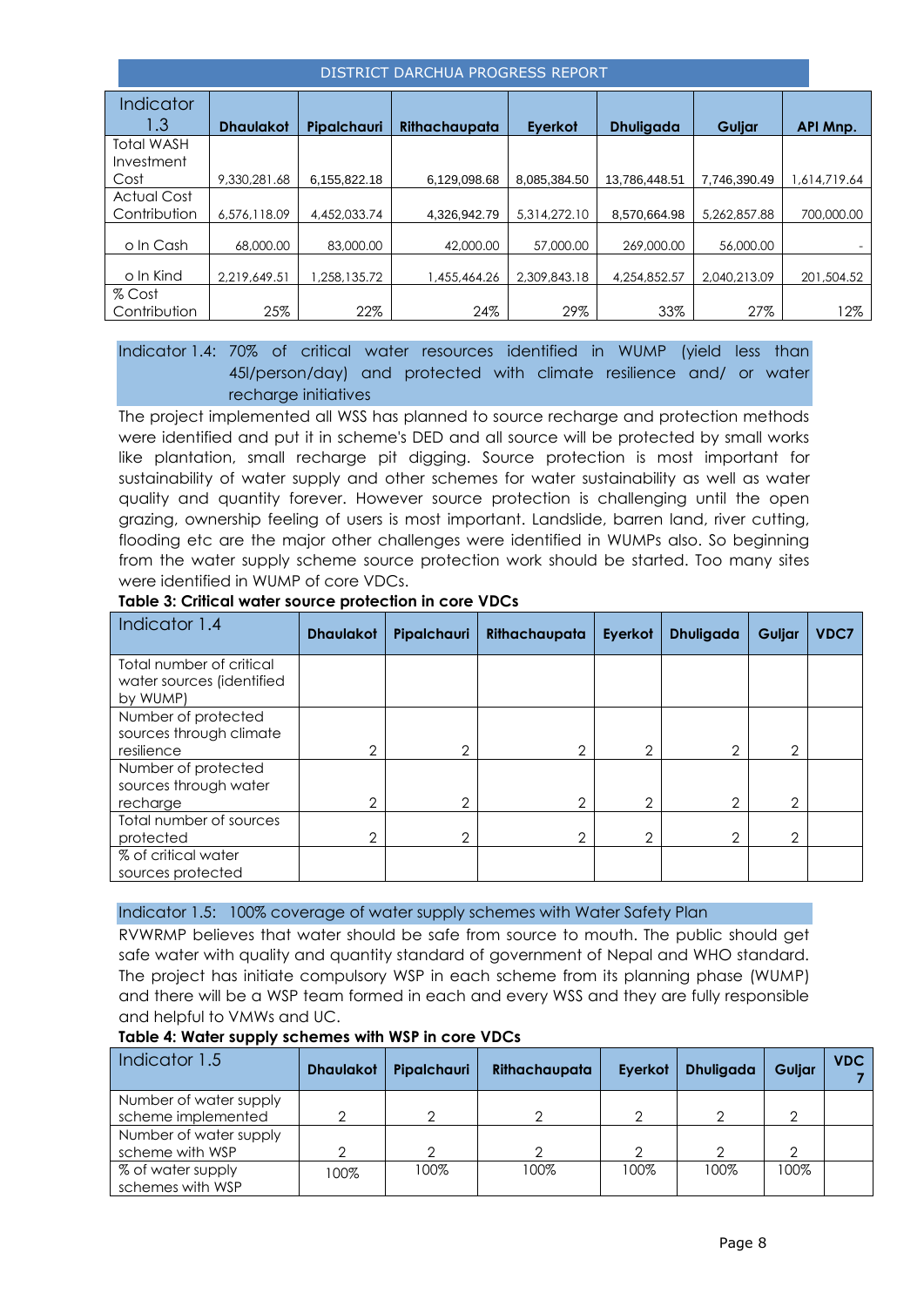#### Indicator 1.6: 95% of User Committees of improved water supply schemes in the supported VDC are active and able to maintain service level

RVWRMP Darchula implemented all the WSS schemes in all project VDCs with all sustainable indicators like institutionalization of UCs, water tariff collection, O&M regulation, paid VMW working, annual general assembly and well mobilization of O&M fund in the community itself. So all the WSS will be sustain by feeling ownership by users, VDC, VWASHCC and other stakeholders of the respective VDCs.

| Indicator 1.6                                                                                                                                                                                     | <b>Dhaulakot</b> | Pipalchauri    | Rithachaupata | Eyerkot        | <b>Dhuligada</b> | Guljar         | <b>VDC</b> |
|---------------------------------------------------------------------------------------------------------------------------------------------------------------------------------------------------|------------------|----------------|---------------|----------------|------------------|----------------|------------|
| Number of water supply<br>scheme implemented                                                                                                                                                      | 2                | 2              | 2             | $\overline{2}$ | $\overline{2}$   | $\overline{2}$ |            |
| Number of schemes<br><b>having:</b> O&M regulations<br>implemented +<br>Functional status: fully<br>functional + O&M fund<br>available + VMW<br>mobilized $+$<br>UCs having meetings<br>regularly | $\mathcal{P}$    | $\overline{2}$ | 2             | 2              | 2                | 2              |            |
| % of UCs: active and<br>able to maintain service<br>level                                                                                                                                         | 100%             | 100%           | 100%          | 100%           | 100%             | 100%           |            |

#### **Table 5: Active water supply UCs maintaining service level.**

Indicator 1.7: At least three public audits conducted in each constructed drinking water scheme with participation of women and minority populations

The project implemented all WSS have public hearings, public audits done as per the PIG of the project. It was commenced in full and HRBA/GESI strategies applied in all public audits and hearing as well. The project ensures at least 50% women participation and proportionate participation of Dalit and minority population with at least 75% households should be participating in every public audits and mass meetings. In this FY 2072/073 only one Public audit and one public hearing has been done in average.

#### **Table 6: WS Schemes with at-least three public audits**

| Indicator 1.7                                          | <b>Dhaulakot</b> | Pipalchauri    | Rithachaupata  | Eyerkot        | <b>Dhuligada</b> | Guljar         | <b>VDC</b> |
|--------------------------------------------------------|------------------|----------------|----------------|----------------|------------------|----------------|------------|
| Number of water supply<br>scheme implemented           | $\overline{2}$   | $\overline{2}$ | $\mathbf{2}$   | $\overline{2}$ | $\overline{2}$   | $\overline{2}$ |            |
| Number of schemes<br>having at-least 3 public<br>audit | $\mathcal{P}$    | $\mathcal{P}$  | $\overline{2}$ | $\overline{2}$ | $\mathcal{P}$    | $\overline{2}$ |            |
| % of WS schemes with at-<br>least 3 public audits      | 100%             | 100%           | 100%           | 100%           | 100%             | 100%           |            |
| Number of participation<br>in public audit             | 108              | 72             | 207            | 202            | 115              | 118            |            |
| Number of female<br>participation                      | 62               | 51             | 104            | 88             | 49               | 75             |            |
| Number of Dalit<br>participation                       | 46               | $\Omega$       | 9              | 0              |                  |                |            |
| Number of Janajati<br>participation                    | $\Omega$         | $\Omega$       | 0              | $\Omega$       | $\Omega$         | $\Omega$       |            |
| % of Female<br>participation                           | 57.41%           | 70.83%         | 50.24%         | 43.56%         | 42.60%           | 63.55%         |            |
| % of Dalit participation                               | 0%               | 0%             | 4.34%          | 0%             | 0%               | 0%             |            |
| % of Janajati<br>participation                         | 0%               | 0%             | 0%             | 0%             | 0%               | 0%             |            |
| Remarks                                                |                  |                |                |                |                  |                |            |

Indicator 1.8: At least 50% of key positions (chair, vice chair, secretary, joint secretary and treasurer) in UCs of improved water supply schemes in the Project VDCs are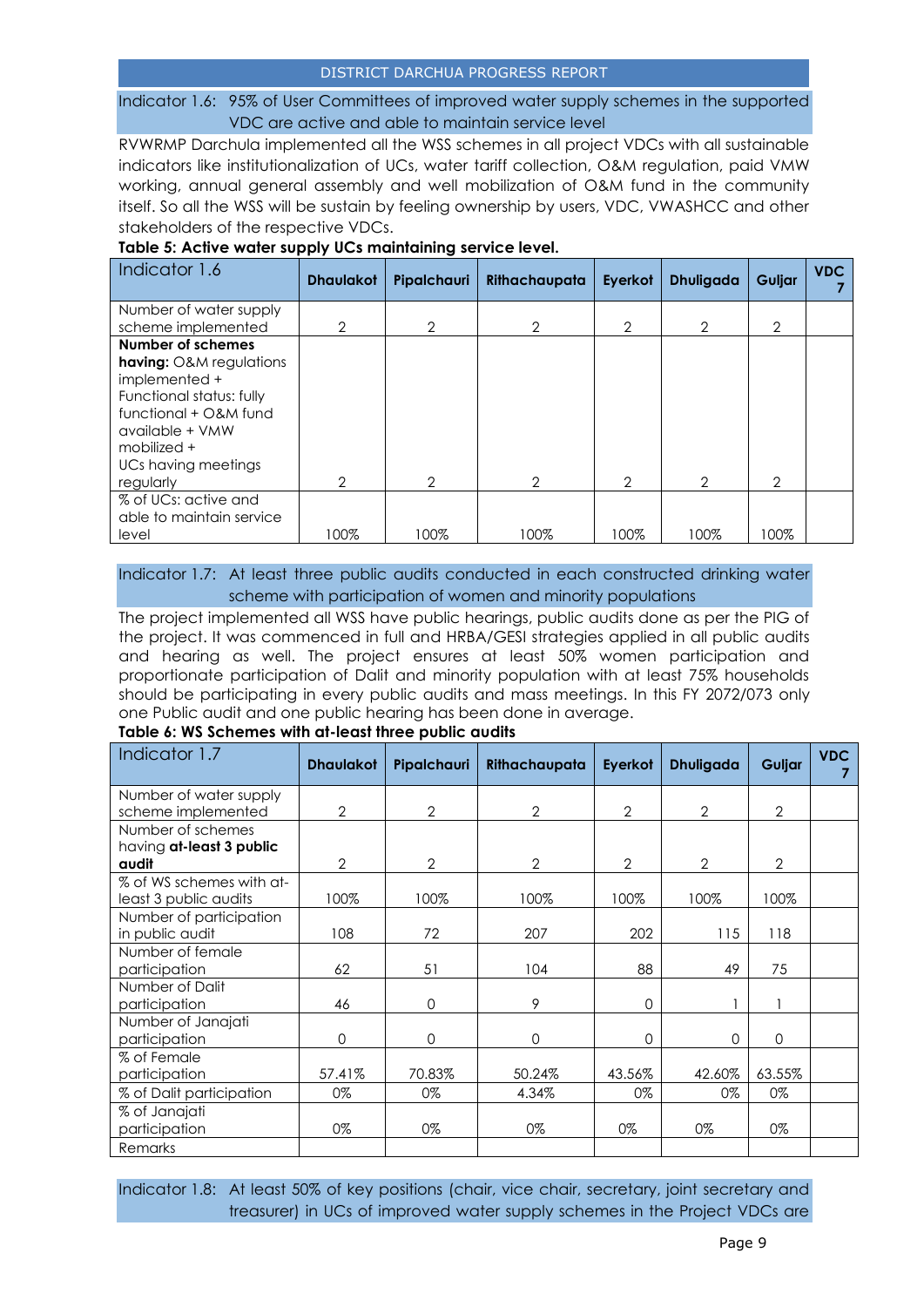#### held by women and a proportionate share (25%) held by minority populations

RVWRMP is fully aware on HRBA/GESI in all WASH, livelihood and other activities are implemented as per the S-b-S of the project. There are four key positions Chairperson, Vicechairperson, Secretary and Treasures in 7-11 members UC. However there are co-secretary and co-treasures might increase in big scheme's UCs. In this regard RVWRMP Darchula has facilitated in UC formation ensuring that 50% women, proportionate inclusion of Dalit and Janjati in UC and key position. In RVWRMP VDC of Darchula there are no Janjati people in project VDCs and there are no Dalit households in Dhaulakot and Eyerkot VDCs.

|                            |                  |             |               | - - - - 1      |                  |           |                |
|----------------------------|------------------|-------------|---------------|----------------|------------------|-----------|----------------|
| Indicator 1.8              | <b>Dhaulakot</b> | Pipalchauri | Rithachaupata | Eyerkot        | <b>Dhuligada</b> | Guljar    | <b>API</b>     |
| <b>Total UC Key</b>        |                  |             |               |                |                  |           |                |
| Positions                  | 8                | 8           | 12            | 4              | 18               | 8         |                |
| Female Key Positions       | 4                | 4           | 6             | $\overline{2}$ | 6                | 3         | 2              |
| <b>Dalit Key Positions</b> | O                | $\mathbf 0$ | $\Omega$      | 0              | $\Omega$         |           | 2              |
| Janajati Key Positions     | $\Omega$         | 0           | 0             | 0              | 0                | Ω         | $\overline{2}$ |
| % Female Key               |                  |             |               |                |                  |           |                |
| Positions                  | 50%              | 50%         | 50%           | 50%            | 33%              | 38%       | 29%            |
| % Dalit Key Positions      | 0%               | 0%          | 0%            | 0%             | 0%               | 13%       | 29%            |
| % Janajati Key             |                  |             |               |                |                  |           |                |
| Positions                  | 0%               | 0%          | 0%            | 0%             | 0%               | 0%        | 29%            |
|                            |                  |             |               | I Dalit        |                  |           |                |
|                            | 6 Dalit HH       |             |               | HH &           |                  |           |                |
|                            | & no             |             |               | no             | No.              | <b>No</b> |                |
| Remarks                    | Janjati          | No Janjati  | No Janjati    | Janjati        | Janjati          | Janjati   |                |

#### **Table 7: Composition of UC's key positions in implemented Water Supply schemes**

#### Indicator 1.9: 100% of schools and health posts have child, gender and disabled (CGD) friendly WASH facilities

In RVWRMP working VDCs of Darchula there are 62 schools in its 6 core working VDC with 58 Child clubs formed and 29 schools have water facility in school yard. All health post have toilet but only a few health post have gender friendly toile but not CGD friendly WASH facilities. However it is ensured the all schools above Lower secondary level must have separate toilet for boys and girls but in primary level schools there are only two cabin toilets.

| Indicator 1.9                                                                          | <b>Dhaulakot</b> | Pipalchauri | Rithachaupata  | Eyerkot  | <b>Dhuligada</b> | Guljar   | <b>VD</b><br>C <sub>7</sub> |
|----------------------------------------------------------------------------------------|------------------|-------------|----------------|----------|------------------|----------|-----------------------------|
| Total<br>Number<br>of<br>Schools                                                       | 7                | 5           | 14             | 9        | 16               | 13       |                             |
| having<br>child<br>Schools<br>club                                                     | 5                | 5           | 14             | 9        | 15               | 10       |                             |
| Schools having<br>functional Water<br>facilities within school<br>yard                 | 5                | 5           | $\overline{2}$ | 5        | 14               | 11       |                             |
| Schools having low<br>cost water treatment<br>practices for drinking<br>water service. |                  |             | 3              | $\Omega$ |                  | $\Omega$ |                             |
| Schools having<br>functional toilet (1:50<br>student) cabin & urinal.                  |                  |             | 9              | $\Omega$ | $\mathbf 0$      | $\Omega$ |                             |
| Schools having child &<br>gender friendly toilet                                       |                  |             | 9              | $\Omega$ | $\mathcal{P}$    | $\Omega$ |                             |
| School having<br><b>MHM</b><br>facilities                                              |                  | $\Omega$    |                | $\Omega$ | $\Omega$         |          |                             |
| Schools with disable<br>students (crutches,<br>wheel chair user).                      | $\Omega$         | $\Omega$    | 0              | $\Omega$ | $\Omega$         | $\Omega$ |                             |

**Table 8.1: Status of CGD friendly WASH facilities in schools**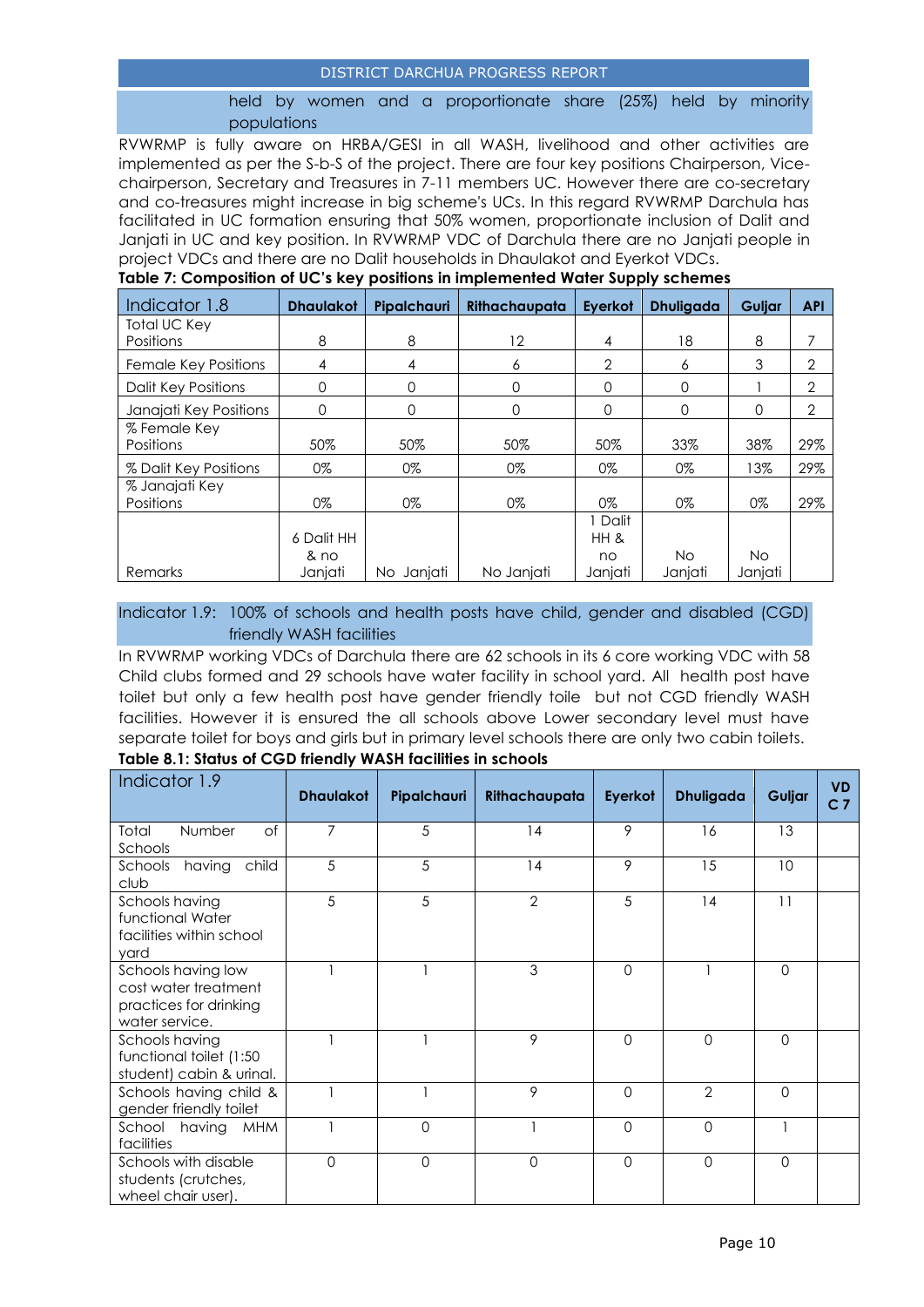|                                                                         | DISTRICT DARCHUA PROGRESS REPORT |   |    |   |    |    |  |  |  |  |  |  |
|-------------------------------------------------------------------------|----------------------------------|---|----|---|----|----|--|--|--|--|--|--|
| Schools having disable<br>friendly toilet (Ram+++)                      |                                  |   |    |   |    |    |  |  |  |  |  |  |
| Schools having hand<br>with<br>washing<br>soap<br>facilities            | 5                                |   | 10 |   | 4  | Q  |  |  |  |  |  |  |
| Schools<br>solid<br>having<br>waste<br>management<br>practices          | 6                                | 5 | 12 | O | 12 | 13 |  |  |  |  |  |  |
| Schools having O&M<br>fund for sustaining the<br><b>WASH</b> facilities | 3                                | 3 |    | Ω |    | Ô  |  |  |  |  |  |  |
| Schools having garden                                                   |                                  |   | ◠  |   | ર  |    |  |  |  |  |  |  |

|          |  |  |  |  |  | Table 8.2: Status of CGD friendly WASH facilities in other institutions (health-post, public |  |
|----------|--|--|--|--|--|----------------------------------------------------------------------------------------------|--|
| offices) |  |  |  |  |  |                                                                                              |  |

| Indicator 1.9                                                                               | <b>Dhaulakot</b> | Pipalchauri    | Rithachaupata | Eyerkot        | <b>Dhuligada</b> | Guljar         | <b>VDC</b> |
|---------------------------------------------------------------------------------------------|------------------|----------------|---------------|----------------|------------------|----------------|------------|
| Total<br>Number<br>of<br>institutions                                                       | 3                | $\overline{2}$ | 5             | $\overline{2}$ | $\overline{2}$   | $\overline{4}$ |            |
| Institutions<br>having<br>Water<br>functional<br>facilities                                 | $\overline{2}$   |                |               | $\overline{2}$ | $\overline{2}$   | $\Omega$       |            |
| Institutions having low<br>cost water treatment<br>practices for drinking<br>water service. | $\Omega$         |                | $\mathbf 0$   | $\Omega$       | $\overline{2}$   | $\mathbf 0$    |            |
| Institutions<br>having<br>functional toilet.                                                | 3                |                | 5             | $\overline{2}$ | $\overline{2}$   | 4              |            |
| having<br>Institutions<br>gender friendly toilet                                            | $\mathbf 0$      | $\mathbf 0$    |               | $\mathbf 0$    | $\Omega$         | $\mathbf 0$    |            |
| Institutions<br>having<br>disable (crutch, wheel<br>friendly<br>chair user)<br>toilet.      | $\mathbf{O}$     | $\Omega$       | $\mathbf 0$   | $\Omega$       | $\Omega$         | $\Omega$       |            |
| Institutions<br>having<br>hand washing<br>with<br>soap facilities                           | 3                |                | 5             | $\overline{2}$ | $\Omega$         |                |            |
| Institutions<br>having<br>solid<br>waste<br>management<br>practices                         | 3                |                | 3             | $\Omega$       |                  | $\mathbf 0$    |            |
| Sub/Health<br>post<br>having hospital waste<br>management facilities                        | Yes              | Yes            | Yes           | Yes            | Yes              | Yes            |            |

Indicator 1.10: More than 50% of RV-supported drinking water services schemes in core VDCs shall have affiliation with cooperative to proliferate their capital

In RVWRMP working VDCs there is at least one cooperative but those cooperative are not fully functional and on the other hand those existing WSS UC and new UC are not affiliated with cooperative. The project will formed new cooperative or strengthen exiting cooperatives in the VDCs so this year WSS are not affiliated with cooperatives. In RV Darchula has organized an assessment on cooperatives in 6 core VDCs.

| Indicator 1.10      | <b>Dhaulakot</b> | Pipalchauri | Rithachaupata | Eyerkot | <b>Dhuligada</b> | Guljar | <b>VDC</b> |
|---------------------|------------------|-------------|---------------|---------|------------------|--------|------------|
| Total number of WS  |                  |             |               |         |                  |        |            |
| schemes             |                  |             |               |         |                  |        |            |
| Number of schemes   |                  |             |               |         |                  |        |            |
| having account in   |                  |             |               |         |                  |        |            |
| cooperative         |                  |             |               |         |                  |        |            |
| Amount of total O&M |                  |             |               |         |                  |        |            |
| fund of WS schemes  |                  |             |               |         |                  |        |            |

**Table 9: Affiliation of WS schemes in cooperatives in core VDCs**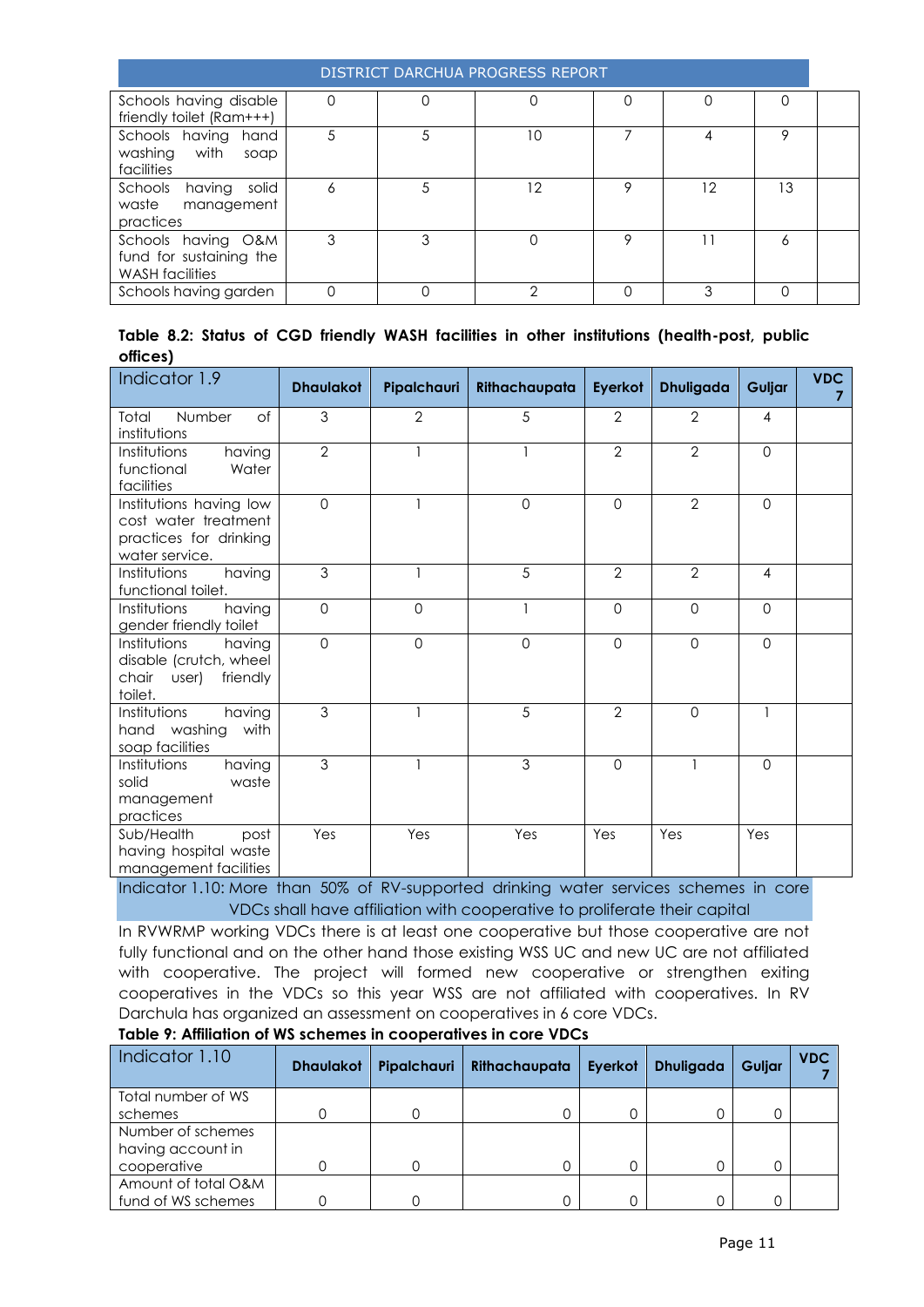| in cooperatives                                  |  |  |  |  |
|--------------------------------------------------|--|--|--|--|
| % of WS schemes<br>affiliated in<br>cooperatives |  |  |  |  |
| Remarks                                          |  |  |  |  |

#### Indicator 1.11: 50% of VDCs are able to declare Total Sanitation, by achieving 4 out of 5 of the key do-able action indicators

RVWRMP Darchula has declared 15 VDCs ODF to all its 11 working VDC and also supported in 4 non-project VDCs and now the project is support Api municipality to ODF support and supporting DWASHCC Darchula to declare district ODF by 2016. Now the project is supporting in total sanitation in core and non VDCs to declare total sanitation VDCs. SDA for HH level and school level format under 5 visit of small doable actions by individual house and school and analyse the total sanitation /total behaviour change reports. To achieve the target VDC/VWASHCC/UC and users joint effort is necessary for total sanitation movement in VDC.

#### **Table 10: Total sanitation status of core VDCs**

| Indicator 1.11                                                                                            | <b>Dhaulakot</b> | Pipalchauri            | Rithachaupata | Eyerkot   | <b>Dhuligada</b> | Guljar    | <b>VDC</b><br>$\overline{7}$ |
|-----------------------------------------------------------------------------------------------------------|------------------|------------------------|---------------|-----------|------------------|-----------|------------------------------|
| Total household in<br><b>VDC</b>                                                                          | 522              | 377                    | 1113          | 438       | 755              | 739       |                              |
| HHs having access to<br>toilet to all at all time                                                         | 522              | 377                    | 700           | 438       | 755              | 739       |                              |
| HHs having hand<br>washing with soap<br>facilities                                                        | 522              | 377                    | 1150          | 438       | 755              | 739       |                              |
| HHs having access to<br>safe drinking water<br>(practicing low cost<br><b>HH</b> treatment<br>technology) | 10               | 50                     | 50            | 35        | 56               | 7         |                              |
| <b>HHs practicing safe</b><br>food intake.                                                                | 522              | 300                    | 375           | 400       | 560              | 739       |                              |
| HH having ICS                                                                                             | 147              | 256                    | 25            | 40        | 58               | 128       |                              |
| HHs managing the<br><b>FYM</b>                                                                            | 100              | 50                     | 55            | 65        | 89               | 125       |                              |
| HH having the Chang                                                                                       | 280              | 124                    | 45            | 210       | 591              | 434       |                              |
| HHs having waste Pit                                                                                      | 110              | 30                     | 80            | 200       | 589              | 351       |                              |
| HHs managing the<br>waste water in HG                                                                     | 10               | 27                     | 65            | 10        | 100              | 98        |                              |
| Achieved VDCs with<br>at least 4 out of 5 of<br>the key do-able<br>action indicators<br>(Yes/No)          | Yes              | Yes                    | Yes           | Yes       | Yes              | Yes       |                              |
| <b>Declared Total</b><br>Sanitation VDC<br>(Yes/No)<br>$D = L$                                            | <b>No</b>        | <b>No</b><br>(1100015) | No            | <b>No</b> | No               | <b>No</b> |                              |

*Source: Hygiene Behavior Convenience Survey (HBCS) for Sanitation and Hygiene*

Indicator 1.12: 90% of menstruating women able to use the toilet in project VDCs

In project VDCs of RVWRMP Darchula more than 90% menstruating women have access to toilet. It's some problem seen in those households where the old people in house and some where religious people living; they don't accept the new tradition but other houses women are using toilet in their menstruation period. Now the project is filling SDA cards in more than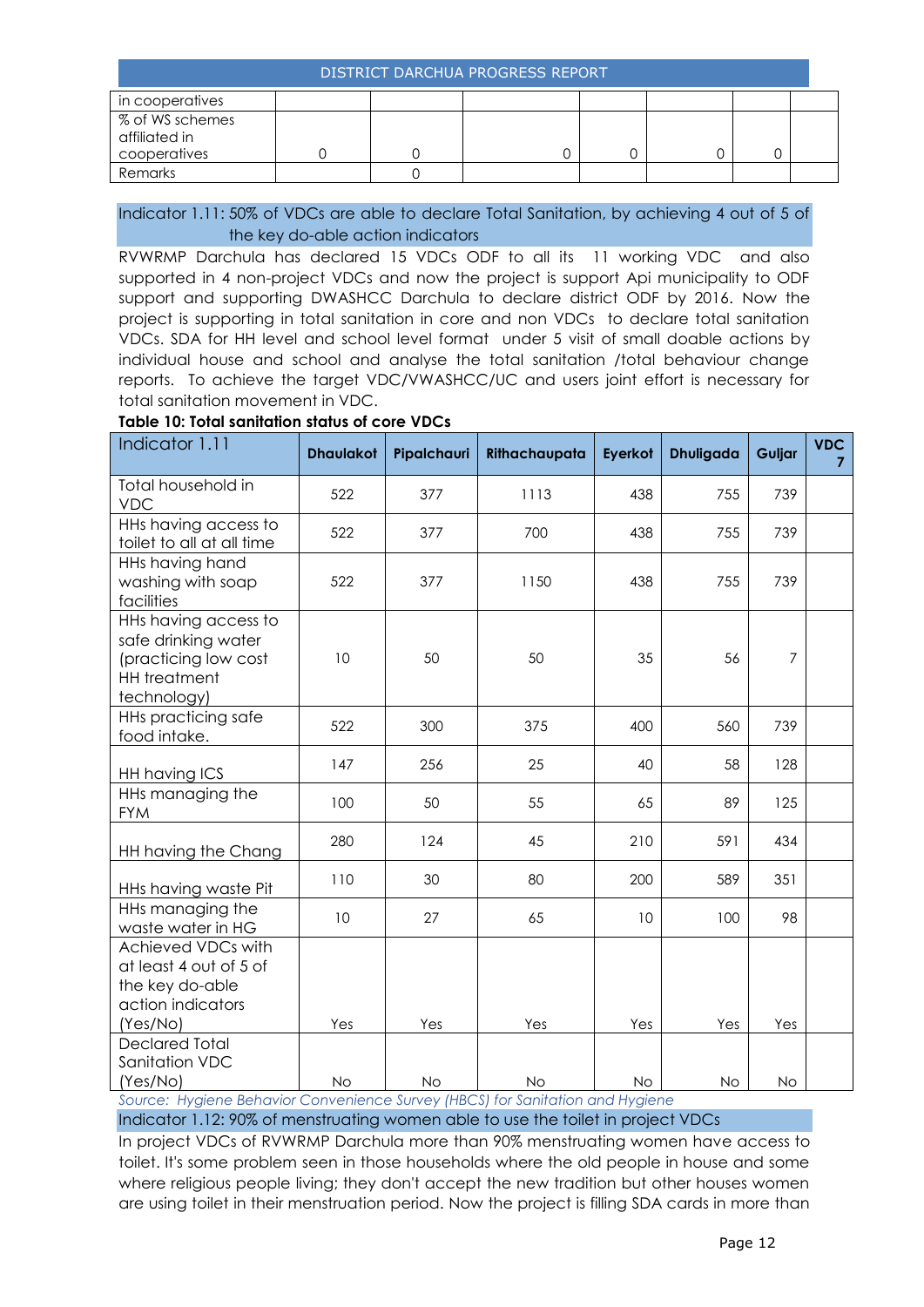50% households found that more than 80% menstruation women used the same toilet and 20% women used neighbouring toilets during the period and no open defecation found.

| Indicator 1.12           | <b>Dhaulakot</b> | Pipalchauri | Rithachaupata | Eyerkot | <b>Dhuligada</b> | Guljar | <b>VDC</b> |
|--------------------------|------------------|-------------|---------------|---------|------------------|--------|------------|
| Total respondents of BCS |                  |             |               |         |                  |        |            |
| Number of respondents:   |                  |             |               |         |                  |        |            |
| Do menstruating women    |                  |             |               |         |                  |        |            |
| able to use toilet? with |                  |             |               |         |                  |        |            |
| answer "Yes"             |                  |             |               |         |                  |        |            |
| % of menstruating        |                  |             |               |         |                  |        |            |
| women able to use toilet |                  |             |               |         |                  |        |            |

#### **Table 11: Menstruating women using toilet in core VDCs**

*Source: Behavior Convenience Survey (BCS) for Sanitation and Hygiene*

#### 3.1.2 Livelihoods

<span id="page-12-0"></span>Livelihood is the second tier result 2 of the project. Livelihood activities are implemented through the basic home garden management group formation/reformation and training was organized in 25-30 persons group. Along with WSS schemes construction livelihood activities are initiated for basic nutrition, changing food habits of the community people. After the access of water supply in community; they start basic home garden and step up for commercial vegetable production and food security at their community. The project target is minimum 78% HH should have improved and sustainable nutrition, food security and sustainable income ensured.

This livelihood activity will support the income generation and will support the sustain WSS, Cooperative and living standard of the community people .As an impact, home garden management activities supported to maintain the daily food habits, increasing child nutrition and decreasing the seasonal migration rate. Total number of 18 HGM groups training, 18 poly houses installed and 14 multi purposed nursery has been established. From all working VDCs 175 leader farmers, 5 master leader farmers and 30 LRP has been trained. Under this result-2, the project has been initiated assessments of existing cooperatives in all projects VDC. It is providing micro-finance support in Sipti VDC to uplift the livelihoods schemes at community level.

| Result 2: | Improved and sustainable nutrition, food security and sustainable income at     |
|-----------|---------------------------------------------------------------------------------|
|           | $\,$ community level through water resources based livelihoods development $\,$ |

Indicator 2.1:At least 78% of the households provided with improved water supply, have a functional home garden

RVWRMP Darchula has been initiate basic home garden management group formation in each and every WASH related scheme are and cover more than 90% HH in basic home gardens and step up for commercial production. At covering the WSS with HG will cover more than 78% HH with functional home garden in each VDC.

| Indicator 2.1                             | <b>Dhaulakot</b> | Pipalchauri | Rithachaupata | Eyerkot | <b>Dhuligada</b> | Guljar | <b>VDC</b> |
|-------------------------------------------|------------------|-------------|---------------|---------|------------------|--------|------------|
| Number of beneficiary<br>households of WS |                  |             |               |         |                  |        |            |
| schemes                                   | 148              | 85          | 78            | 94      | 160              | 114    |            |
| Number of WS                              |                  |             |               |         |                  |        |            |
| beneficiary household                     |                  |             |               |         |                  |        |            |
| with functional home<br>garden*           | 103.             | 93          | 90            | 84      | 80               | 98     |            |
| Number of people                          |                  |             |               |         |                  |        |            |
| benefited by Home                         |                  |             |               |         |                  |        |            |
| Garden                                    | 206              | 186         | 180           | 184     | 192              | 188    |            |
| % of WS beneficiary                       |                  |             |               |         |                  |        |            |
| households with                           |                  |             |               |         |                  |        |            |
| functional home garden                    | 69.59%           | 109.41%     | 115.38%       | 89.36%  | 50%              | 83.33% |            |

#### **Table 12: WS beneficiary households with functional home garden in core VDCs**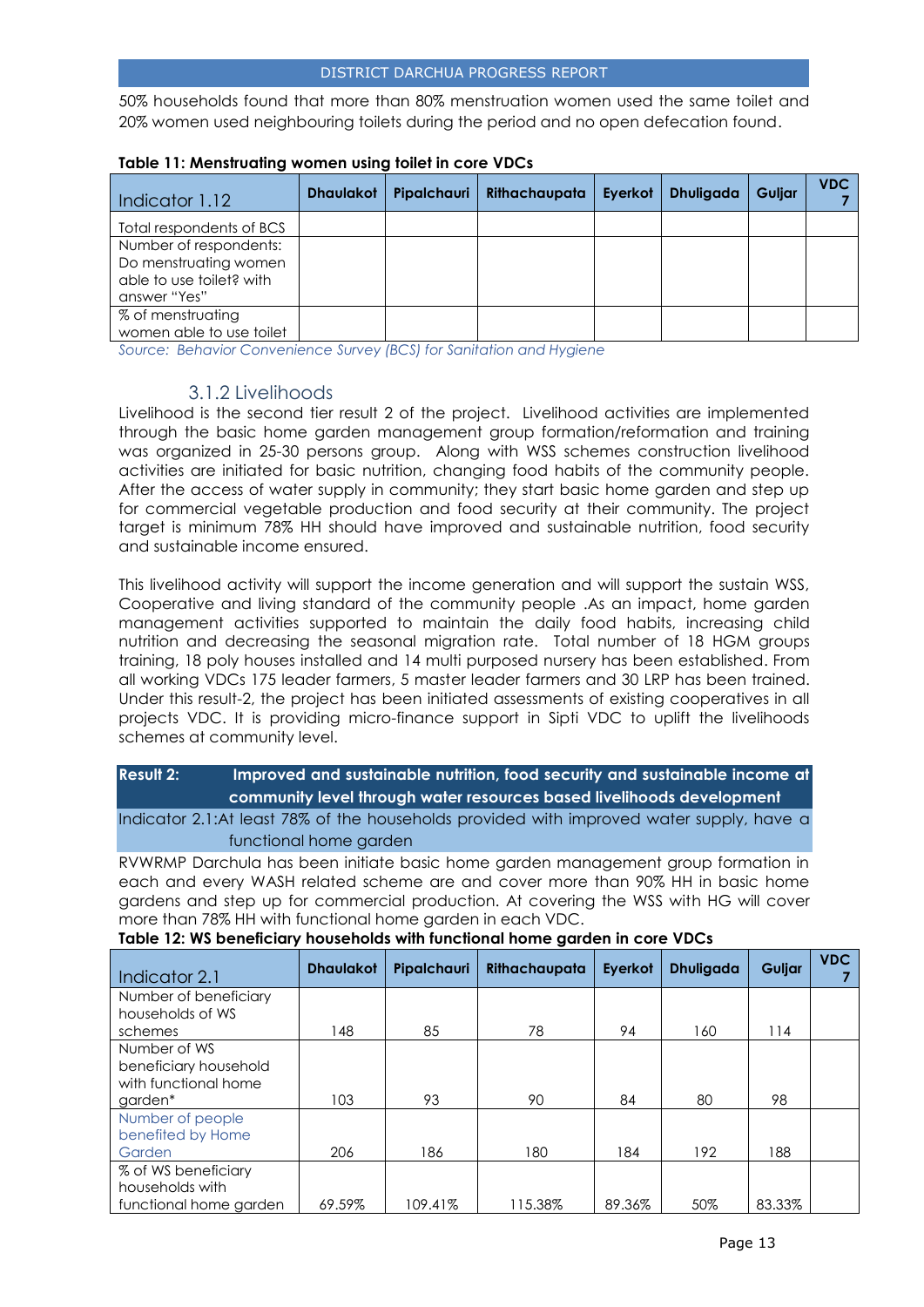\* Home garden means the household having 4 major crops in the garden: vegetables, spices, fodder, and fruit and productive at least 6 months.

#### Indicator 2.3: At least 50% of home garden training participants, TOTs and/or Lead Farmers are women

In this Fiscal year 2072/073 RVWMP Darchula has formed/reformed 18 Home garden Management groups in all 6 working VDC and organized 3 HGM training in each VDC and one event of Leader Farmers training was organized in each working VDCs and remarkable participation of GESI. In average more the 60% female participating in all VDC level activities. In this fiscal year 7 female VMW trained out of 21 participants from 6 core VDCs. The following table shows the participation of women, Dalit and Janjati people in capacity building activities. As per the indicator the participation of women is 50-83% in all livelihood activities in project VDCs.

| Indicator 2.3                                                   | <b>Dhaulakot</b>  | Pipalchauri      | Rithachaupata                | Eyerkot | <b>Dhuligada</b>               | Guljar         | <b>VDC</b> |
|-----------------------------------------------------------------|-------------------|------------------|------------------------------|---------|--------------------------------|----------------|------------|
| Number of                                                       |                   |                  |                              |         |                                |                |            |
| participants in HG                                              |                   |                  |                              |         |                                |                |            |
| training                                                        | 103               | 93               | 90                           | 92      | 96                             | 94             |            |
| Number of women                                                 |                   |                  |                              |         |                                |                |            |
| participated in HG                                              |                   |                  |                              |         |                                |                |            |
| training                                                        | 75                | 74               | 69                           | 84      | 82                             | 81             |            |
| Number of                                                       |                   |                  |                              |         |                                |                |            |
| participants in TOT                                             | 4                 | $\overline{2}$   | 6                            | 5       | 5                              | 5              |            |
| Number of women                                                 |                   |                  |                              |         |                                |                |            |
| participated in TOT                                             | $\overline{2}$    |                  | 5                            | 3       | 3                              | $\mathfrak{Z}$ |            |
| Number of                                                       |                   |                  |                              |         |                                |                |            |
| participants in Leader                                          |                   |                  |                              |         |                                |                |            |
| Farmer training                                                 | 27                | 29               | 28                           | 30      | 34                             | 27             |            |
| Number of women                                                 |                   |                  |                              |         |                                |                |            |
| participated in                                                 |                   |                  |                              |         |                                |                |            |
| Leader Farmer                                                   |                   |                  |                              |         |                                |                |            |
| training                                                        | 17                | 19               | 18                           | 18      | 21                             | 19             |            |
| % of women                                                      |                   |                  |                              |         |                                |                |            |
| participation in HG                                             | 73%               | 80%              | 77%                          | 91%     | 85%                            | 86%            |            |
| % of women                                                      |                   |                  |                              |         |                                |                |            |
| participation in TOT                                            | 50%               | 50%              | 83%                          | 60%     | 60%                            | 60%            |            |
| % of women                                                      |                   |                  |                              |         |                                |                |            |
| participation in LF                                             |                   |                  |                              |         |                                |                |            |
| training                                                        | 63%               | 66%              | 64%                          | 60%     | 62%                            | 70%            |            |
| % of women                                                      |                   |                  |                              |         |                                |                |            |
| participated in HG<br>and/or TOT and/or LF                      |                   |                  |                              |         |                                |                |            |
| training (total)                                                | 70%               | 76%              | 74%                          | 83%     | 79%                            | 82%            |            |
| $\mathbf{r}$ and $\mathbf{r}$ and $\mathbf{r}$ and $\mathbf{r}$ | <b>CONTRACTOR</b> | $\sim$ 100 $\pm$ | the company's company's com- |         | and the company of the company |                |            |

#### **Table 13: Women participation in HG, TOT and/or LF training in core VDCs**

Indicator 2.4: Dalit and other socially excluded groups have participated in home garden training at least to their representative proportion of community members.

In working VDC of RVWRMP Darchula has no Janjati people residing in project VDCs and Dhaulakot and Eyerkot VDC has 6 and 1 Dalit HH respectively; and in other VDCs Dalit households are only 7-14% so the proportional inclusion of Dalit HH /beneficiaries found satisfactory.

#### **Table 14: Proportion of participants in Home garden training in core VDCs**

| Indicator 2.4           | <b>Dhaulakot</b> | Pipalchauri | Rithachaupata | Eyerkot | <b>Dhuligada</b> | Guljar | <b>VDC</b> |
|-------------------------|------------------|-------------|---------------|---------|------------------|--------|------------|
| Number of total WS      |                  |             |               |         |                  |        |            |
| beneficiary Households  | 48               | 85          | 78            | 94      | 160              | 14     |            |
| Number of Dalit HH      |                  |             |               |         | 8                | ⌒      |            |
| Number of Janajati HH   |                  |             |               |         |                  |        |            |
| % of Dalit HH in the    |                  |             |               |         |                  |        |            |
| beneficiary community   | 0%               | 0%          | $4\%$         | 0%      | 5%               | $2\%$  |            |
| % of Janajati HH in the |                  |             |               |         |                  |        |            |
| beneficiary community   | 0%               | 0%          | 0%            | 0%      | 0%               | 0%     |            |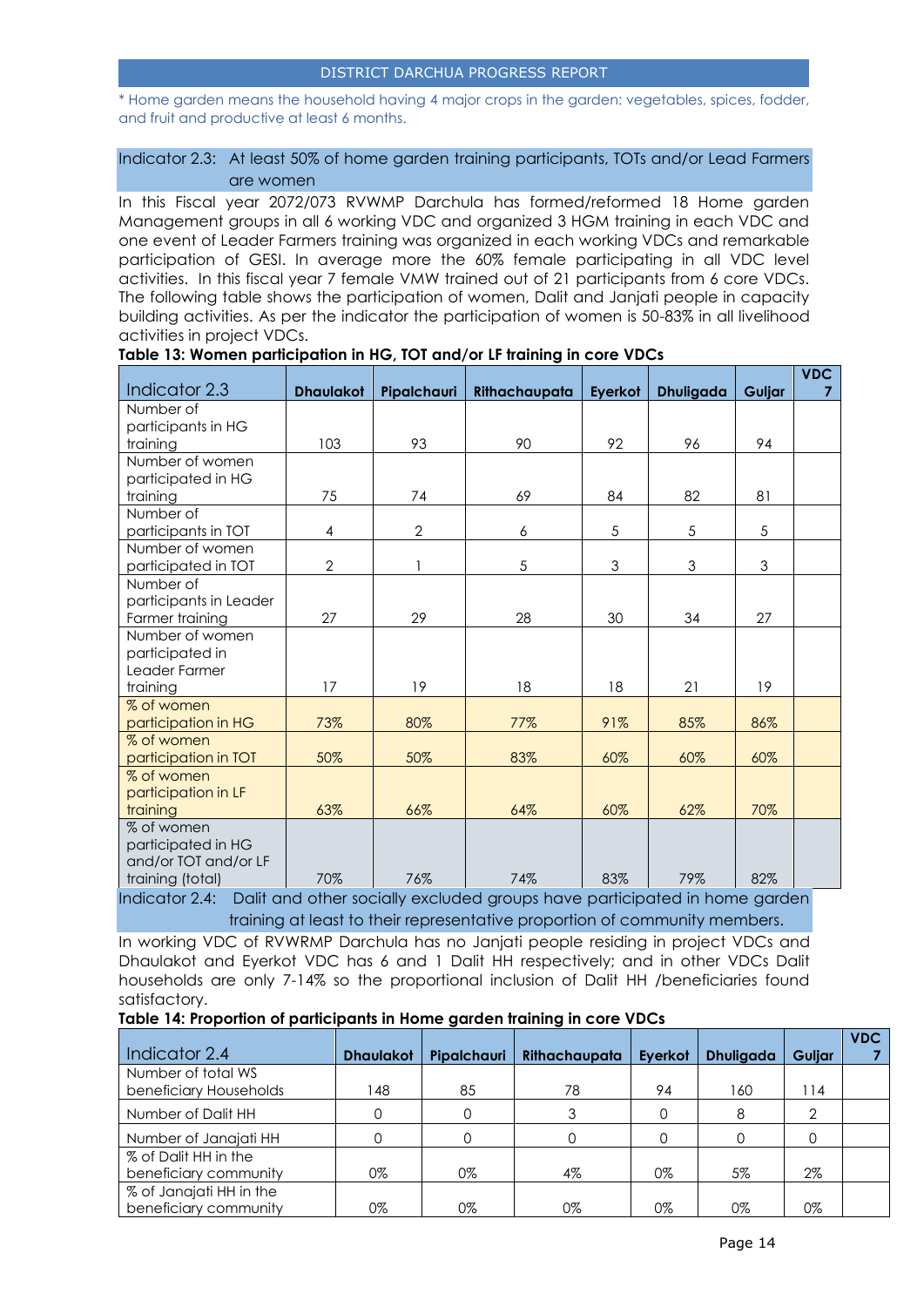| DISTRICT DARCHUA PROGRESS REPORT                           |          |       |          |          |       |       |  |
|------------------------------------------------------------|----------|-------|----------|----------|-------|-------|--|
| Number of participants in HG<br>training                   | 103      | 93    | 90       | 92       | 96    | 94    |  |
| Number of Dalit participants                               | $\Omega$ |       | 3        | 0        | 8     |       |  |
| Number of Janajati<br>participants                         | $\Omega$ | 0     | $\Omega$ | $\Omega$ | 0     | 0     |  |
| % of Dalit participation in HG<br>training                 | $0\%$    | 1%    | $3\%$    | $0\%$    | 8%    | 1%    |  |
| % of Janajati participation in<br>HG training              | $0\%$    | $0\%$ | $0\%$    | $0\%$    | 0%    | 0%    |  |
| % Difference in proportionate<br>participation of Dalit    | $1\%$    | $6\%$ | $4\%$    | $0\%$    | $6\%$ | $9\%$ |  |
| % Difference in proportionate<br>participation of Janajati | $0\%$    | $0\%$ | $0\%$    | 0%       | $0\%$ | $0\%$ |  |

New table Here I inserted 5 rows to clear picture of proportionate percentage of Dalit, Janjati and others households in the VDC.

| Indicator 2.4                                      | <b>Dhaulakot</b> | Pipalchauri | Rithachaupata | Everkot | <b>Dhuligada</b> | <b>Guliar</b> | <b>VDC</b> |
|----------------------------------------------------|------------------|-------------|---------------|---------|------------------|---------------|------------|
| <b>Total number of HH in VDC</b>                   | 523              | 372         | 1113          | 438     | 755              | 739           |            |
| <b>Total Number of Dalit HH in</b><br><b>VDC</b>   | 6                | 28          | 80            |         | 105              | 75            |            |
| <b>Total Number of Janjati HH in</b><br><b>VDC</b> |                  | $\cap$      | $\Omega$      |         | 0                | $\Omega$      |            |
| % of Dalit HH in the VDC                           | $1\%$            | 8%          | $7\%$         | $0\%$   | 14%              | 10%           |            |
| % of Janajati HH in VDC                            | 0%               | $0\%$       | $0\%$         | 0%      | $0\%$            | $0\%$         |            |

#### Indicator 2.5: 70% of irrigation scheme beneficiaries practicing double or triple cropping

RVWRMP Darchula has just supported in 2 MuS schemes in Dhuligada and Rithachaupata VDC where only 43 HH will be benefited by the conventional irrigation and improved water mills (29HH in Dhuligada and 14HH in Rithachaupata). After completion of both MuS schemes the community people will be produce double crops and off seasonal vegetables in their farms. The people will have easy access to IWM which will reduce women workload.

### **Table 15: Irrigation beneficiaries<sup>1</sup> practicing double or triple cropping in core VDCs**

| Indicator 2.1            | <b>Dhaulakot</b> | Pipalchauri  | Rithachaupata | Eyerkot     | <b>Dhuligada</b> | Guljar      | <b>VDC</b> |
|--------------------------|------------------|--------------|---------------|-------------|------------------|-------------|------------|
|                          | $\mathbf 0$      |              |               |             |                  |             |            |
| Number of CI schemes     |                  | $\Omega$     | $\mathbf 0$   | $\Omega$    |                  | $\Omega$    |            |
| Number of CI beneficiary |                  |              |               |             |                  |             |            |
| <b>HHs</b>               | $\mathbf 0$      | $\mathbf{O}$ | $\mathbf 0$   | $\mathbf 0$ | 29               | $\Omega$    |            |
| Number of CI             |                  |              |               |             |                  |             |            |
| beneficiaries            | $\overline{0}$   | $\Omega$     | 14            | $\mathbf 0$ | 220              | $\Omega$    |            |
| Number of CI beneficiary |                  |              |               |             |                  |             |            |
| HHs practicing double or |                  |              |               |             |                  |             |            |
| triple cropping          | 0                | $\mathbf{O}$ | 14            | $\mathbf 0$ | 29               | $\mathbf 0$ |            |
| Number of MIT schemes    | 0                | 0            | $\mathbf 0$   | $\mathbf 0$ | $\mathbf 0$      | $\mathbf 0$ |            |
| Number of MIT            |                  |              |               |             |                  |             |            |
| beneficiary HHs          | 0                | $\mathbf{O}$ | $\mathbf 0$   | $\mathbf 0$ | $\mathbf 0$      | $\mathbf 0$ |            |
| Number of MIT            |                  |              |               |             |                  |             |            |
| beneficiaries            | 0                | $\Omega$     | $\Omega$      | $\mathbf 0$ | $\mathbf 0$      | $\Omega$    |            |
| Number of MIT            |                  |              |               |             |                  |             |            |
| beneficiary HHs          |                  |              |               |             |                  |             |            |
| practicing double or     |                  |              |               |             |                  |             |            |
| triple cropping          | $\Omega$         | $\Omega$     | $\Omega$      | $\Omega$    | $\Omega$         | $\Omega$    |            |
| % of total irrigation    |                  |              |               |             |                  |             |            |
| beneficiary HHs          |                  |              |               |             |                  |             |            |
| practicing double or     |                  |              |               |             |                  |             |            |
| triple cropping**        |                  |              | 100%          |             | 100%             |             |            |

\*\*Double or more crops could include cereals, vegetables and tuber-crops

l

<sup>1</sup> Irrigation beneficiaries practicing double or triple cropping would be counted only after 12 months from completion of irrigation schemes.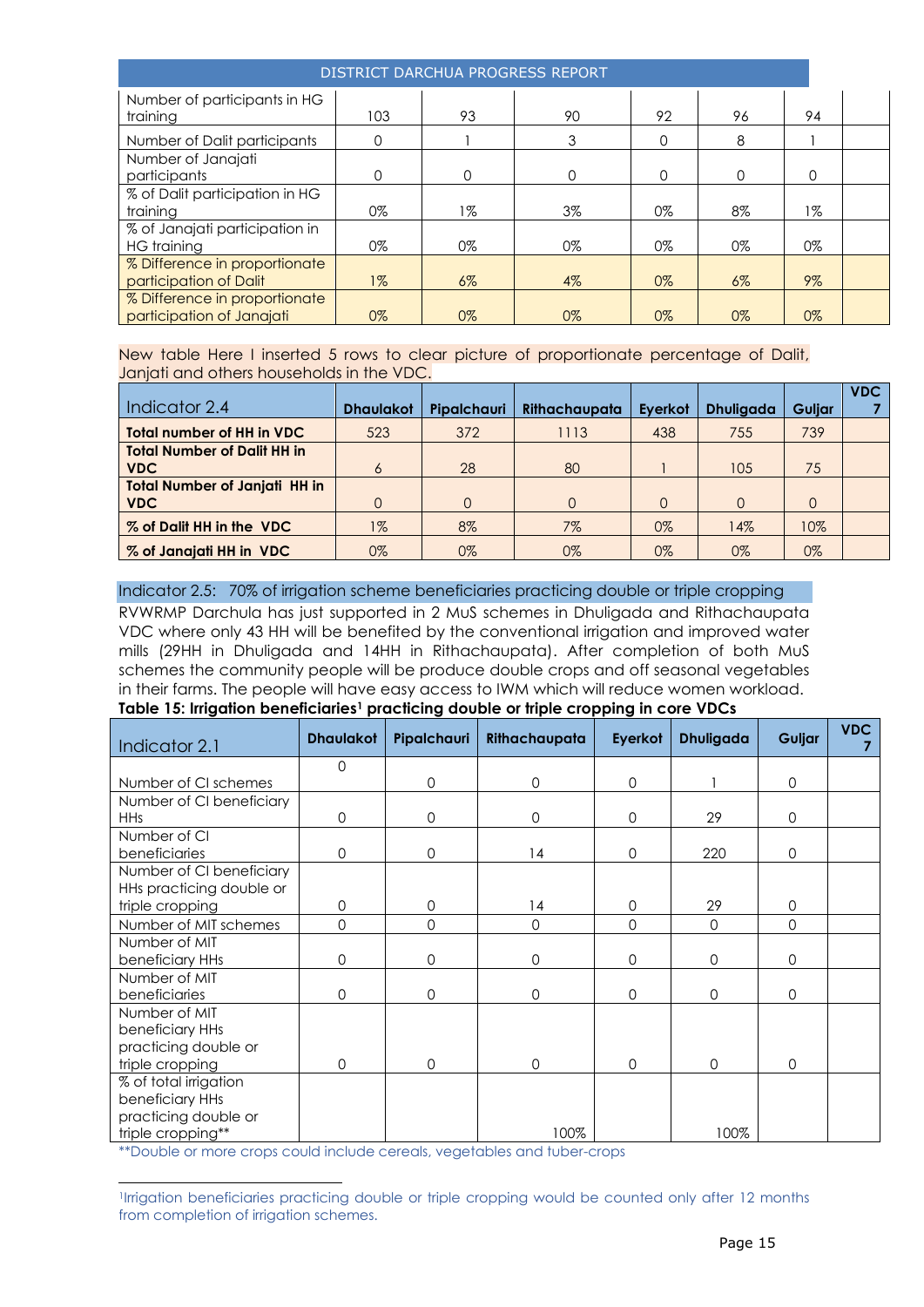Indicator 2.6: Estimated 50 000 beneficiaries receive irrigation support

RVWRMP Darchula has supported in this FY 2072/073 one MuS scheme in Dhuligada and Rithachaupata with which is conventional irrigation and IWM. No other working VDCs has MuS activities rather than Dhuligada and Rithachaupata VDC.

Indicator 2.7: At least 50% of the energy generated by micro-hydro schemes is utilized and paid

RVWRMP Darchula has no support in MHP and other energy sector. The following table shows the existing MHP in our working VDCs like Pipalchauri has 1 MHP, Dhuligada has 1 MHP and Guljar has 1 MHP and Eyerkot have 2 MHP but the Guljar MHP shut down and Eyerkot one has swept out by flood and another is under construction by PAF.

**Table 16: Energy generation and utilization with revenue in core VDCs**

| Indicator 2.7            | <b>Dhaulakot</b> | Pipalchauri | Rithachaupata | Eyerkot       | <b>Dhuligada</b> | Guljar | <b>VDC</b> |
|--------------------------|------------------|-------------|---------------|---------------|------------------|--------|------------|
| Number of Energy         |                  |             |               |               |                  |        |            |
| schemes                  | 0                |             |               | $\mathcal{P}$ |                  |        |            |
| Number of energy         |                  |             |               |               |                  |        |            |
| schemes through MUS      |                  |             |               | $\Omega$      |                  | 0      |            |
| Total energy produced    |                  |             |               |               |                  |        |            |
| (KWH)                    |                  | 24          |               |               | 45               | 18     |            |
| Total energy utilized    |                  |             |               |               |                  |        |            |
| (KWH)                    |                  | 18          |               |               | 30               | 18     |            |
| Total revenue collected  |                  |             |               |               | 25500            |        |            |
| % of energy utilized and |                  |             |               |               |                  |        |            |
| paid                     |                  | 75%         |               |               | 66.66%           |        |            |

Indicator 2.9: At least 90% of UCs for the Project-supported micro-hydro schemes are active and able to maintain service level as verified by presence of a paid maintenance worker, public audit at least once a year and an affiliation with cooperatives to accumulate its capita

RVWRMP Darchula has no MHP supported in working VDCs.

**Table 17: Active Micro-hydro UCs with capacity to maintain service level in core VDCs**

| Indicator 2.9                                                                                                                                                          | <b>Dhaulakot</b> | Pipalchauri                                 | Rithachaupata | Eyerkot                     | <b>Dhuligada</b> | Guljar | <b>VDC</b> |
|------------------------------------------------------------------------------------------------------------------------------------------------------------------------|------------------|---------------------------------------------|---------------|-----------------------------|------------------|--------|------------|
| Number of Micro-hydro<br>schemes (including MUS<br>with MHP)                                                                                                           |                  |                                             |               |                             |                  |        |            |
| Number of MH schemes having:                                                                                                                                           |                  |                                             |               |                             |                  |        |            |
| Paid maintenance<br>worker                                                                                                                                             |                  |                                             |               |                             |                  |        |            |
| Public audit at least<br>once a year                                                                                                                                   |                  |                                             |               |                             |                  |        |            |
| Affiliated with<br>cooperatives                                                                                                                                        |                  |                                             |               |                             |                  |        |            |
| <b>Number of schemes</b><br>having composition:<br>paid maintenance<br>worker +<br>conducted public audit<br>at least once a year +<br>affiliated with<br>cooperatives |                  |                                             |               |                             |                  |        |            |
| % of MHP UCs: active<br>and able to maintain<br>service level                                                                                                          | $\cdots$         | the contract of the contract of<br>$\cdots$ |               | $\cdot$ $\cdot$<br>$\cdots$ |                  |        |            |

Indicator 2.10: At least 12000 families trained in income generating activity

The project has no support in MHP and in existing MHP in working VDC there is no income generating activities by end use of MHP.

**Table 18: Detail of participation in Income Generating Activities**

|                   | <b>Number</b> | <b>Women</b> | <b>Dalit</b>                                            | Janaiati | Other | Total               |
|-------------------|---------------|--------------|---------------------------------------------------------|----------|-------|---------------------|
| Type of Income*** | of VDC        |              | participant   participants   Participants   participant |          |       | <b>Participants</b> |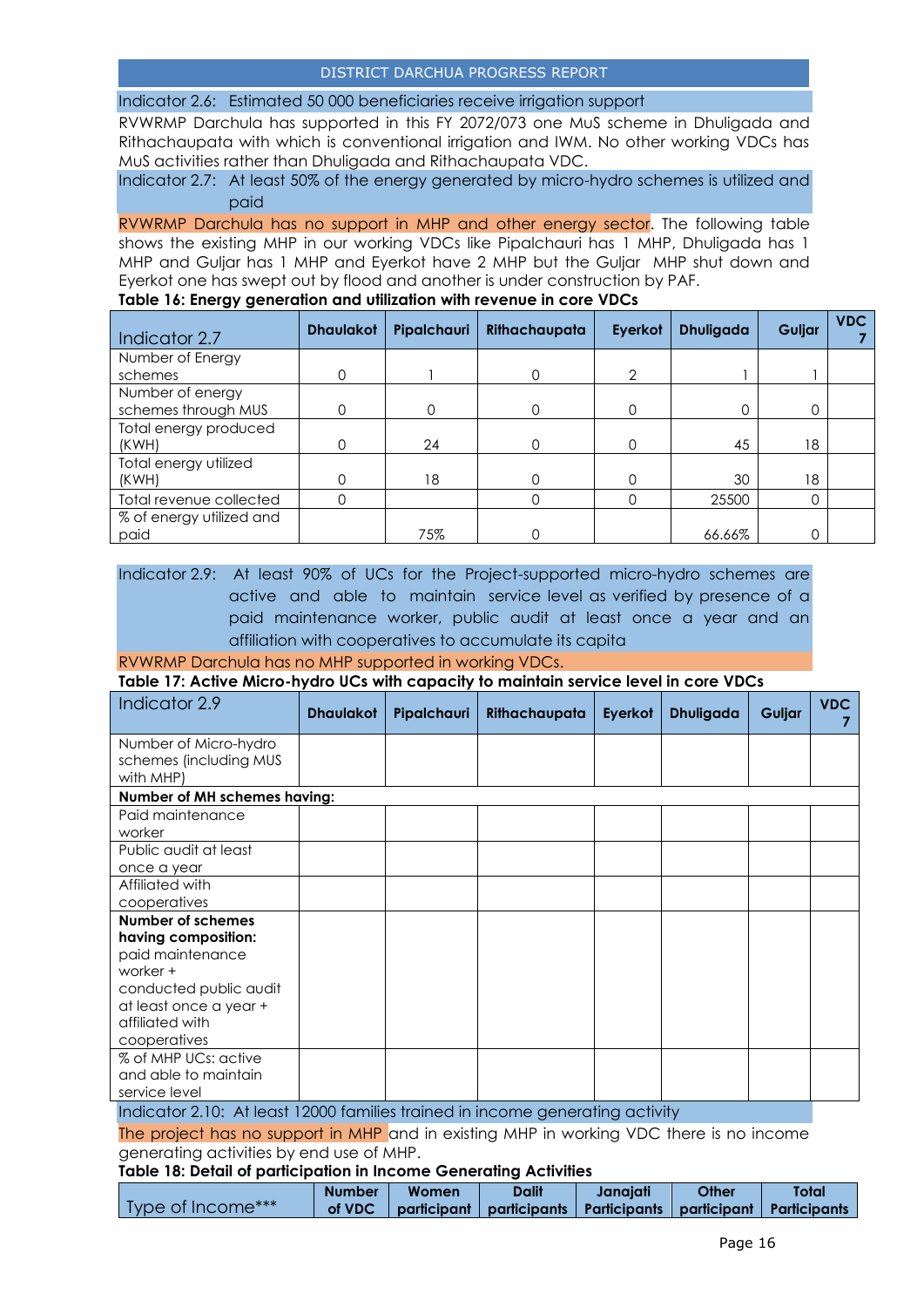| DISTRICT DARCHUA PROGRESS REPORT                  |          |     |    |   |    |  |     |
|---------------------------------------------------|----------|-----|----|---|----|--|-----|
| <b>Generating Training</b>                        | involved |     |    |   |    |  |     |
| Leader Farmers training<br>(VDC level)            | 6        | 112 | 16 |   | 47 |  | 175 |
| LRP training in district level                    | 6        | 23  |    |   |    |  | 30  |
| Multi Purposed Nursery<br>training (Nursery Nike) | 6        | ⌒   |    | 0 | 12 |  | l 4 |
| Poly House establishment<br>6 VDC                 | 6        | ⌒   |    |   | 16 |  | 18  |
| Master Leader farmer<br>(Out of district)         | 6        | 3   |    |   | ⌒  |  |     |
| Total                                             | 30       | 142 | 16 |   | 84 |  | 242 |

\*\*\* Note: Agro-vets, LRPs, Leader Farmers, Small Enterprises. This should also include all commercial farmers having been trained.

Indicator 2.11: At least 50% women in the leadership posts of project supported cooperatives

There is no RVWRMP supported Cooperatives in the project VDCs of Darchula during the Fiscal year 2072/073. In other schemes there is more than 60% female participation in UC, training and income generation activities implemented in core VDCs.

#### **Table 19: Composition of leadership<sup>2</sup> posts of project supported cooperatives.**

| Indicator 2.11          | <b>Dhaulakot</b> | <b>Pipalchauri</b> | Rithachaupata | Eyerkot  | <b>Dhuligada</b> | Guljar      | <b>VDC</b> |
|-------------------------|------------------|--------------------|---------------|----------|------------------|-------------|------------|
| <b>Total leadership</b> |                  |                    |               |          |                  |             |            |
| position of             |                  |                    |               |          |                  |             |            |
| cooperatives            | $\mathbf 0$      | $\Omega$           | $\Omega$      | $\Omega$ | $\Omega$         | $\Omega$    |            |
| Female leadership       |                  |                    |               |          |                  |             |            |
| position                | 0                | ი                  | $\Omega$      | 0        | $\Omega$         | $\Omega$    |            |
| Dalit leadership        |                  |                    |               |          |                  |             |            |
| position                | 0                | ი                  | 0             | 0        | $\Omega$         | $\mathbf 0$ |            |
| Janajati leadership     |                  |                    |               |          |                  |             |            |
| position                | $\mathbf{O}$     | 0                  | $\Omega$      | 0        | $\Omega$         | $\Omega$    |            |
| % Female leadership     |                  |                    |               |          |                  |             |            |
| position                | 0                |                    | $\Omega$      | Ω        | $\Omega$         | $\Omega$    |            |
| % Dalit leadership      |                  |                    |               |          |                  |             |            |
| position                | 0                | 0                  | 0             | 0        | $\Omega$         | $\mathbf 0$ |            |
| % Janajati leadership   |                  |                    |               |          |                  |             |            |
| position                | 0                | ი                  | Ω             | ი        |                  | 0           |            |

Indicator 2.12: 90% of developed cooperatives shall achieve operational self-sufficiency, which should be greater than 110%.

There is no RVWRMP supported Cooperatives in the project VDCs of Darchula during the Fiscal year 2072/073.

**Table 20: Operational self-sufficiency of project supported cooperatives**

| Loan Loss<br><b>Provision (in NPR)</b><br>(D) | <b>Operational</b><br><b>Self</b><br><b>Sufficiency</b><br>(OSS) <sup>3</sup><br>(in %) |
|-----------------------------------------------|-----------------------------------------------------------------------------------------|
|                                               |                                                                                         |
|                                               |                                                                                         |
|                                               |                                                                                         |
|                                               |                                                                                         |

Indicator 2.13: Estimated 40 000 cooperative members

l

<sup>3</sup> Here, Operational Self Sufficiency is:  $\hat{OSS} = \frac{A}{\sqrt{3\pi}}$  $\frac{A}{(B+C+D)}$  \* 100

<sup>2</sup>Leadership position includes: Board of directors, Managers (not Assistant Manager), Account Committee.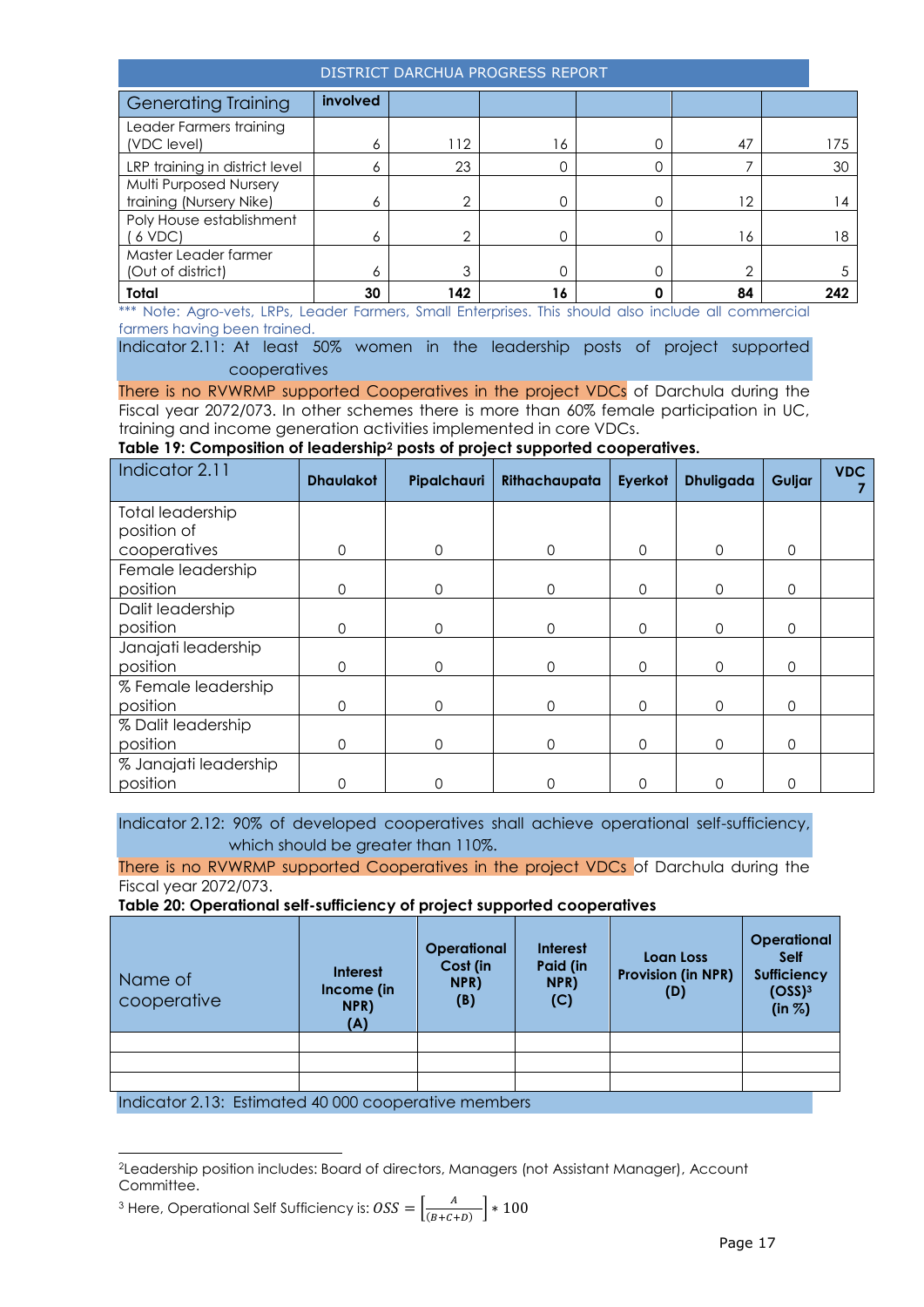There is no RVWRMP supported Cooperatives in the project VDCs of Darchula during the Fiscal year 2072/073.

**Table 21: Composition of shareholders of project supported cooperatives**

| <b>Name of</b><br>cooperative | <b>Total</b>        | <b>Shareholders by sex</b> |        | <b>Shareholders by ethnicity</b> |          |               |
|-------------------------------|---------------------|----------------------------|--------|----------------------------------|----------|---------------|
|                               | <b>Shareholders</b> | Male                       | Female | Dalit                            | Janajati | <b>Others</b> |
|                               |                     |                            |        |                                  |          |               |
|                               |                     |                            |        |                                  |          |               |
|                               |                     |                            |        |                                  |          |               |
|                               |                     |                            |        |                                  |          |               |

### 3.1.3 Institutional Capacity Building

### <span id="page-17-0"></span>**Result 3: GoN institutional capacity to continue integrated water resources planning and support communities in implementing and maintaining WASH and livelihood activities**

#### Indicator 3.1: Policy Advocacy approach approved and dissemination program prepared to ensure that RVWRMPs experiences are reflected in provincial and national policy planning

In Darchula district RVWRMP is only one leading organization in WASH sector. In the project working VDCs are aware on real implementation of WASH and livelihood activities. RVWRMP's most impressive charming is to prepare WUMP and post construction phase in Schemes and total sanitation in each VDC by ownership feeling of users at community level. WUMP and WASH policy is replicated in neighboring VDC. The pro active role in ODF strategy making and project experience in ODF movement; always influenced the D-WASHCC. Prioritization of scheme, participation, planning, implementation and monitoring by VWASHCC/UC/Users in VDC level is also very remarkable experience/replicable for other VDCs too. The project supports on institutionalization and capacity building ensures the HRBA and GESI approach affected in good governance and active participation of all community people. It can be seen in district level programmes like IWD/NSW/IMD/16day campaign against gender abuse; led by community people of project working VDCs.

Indicator 3.2: National and Provincial authorities in WASH, agriculture and small industries sectors informed on RVWRMP experiences

Mention here if any district staff has been in touch with any regional level authorities and themes that were discussed.

In RVWRMP Darchula has connected in national and regional level authorities by GGR (Gravity Goods Ropeway ) constructed in Chhapri which was jointly inaugurate by the DDG of DAO /DoLIDAR and the Ambassador of Finland. The bamboo handicrafts of Sitola represent Darchula district in *Bhrikuti Mandap* Kathmandu in last FY 2071/072. In WASH no linkage with national and regional level authority but the project is supporting DWASHCC to declare district ODF.

Indicator 3.3: Ownership strengthened, as demonstrated by minimum 1% contribution to scheme costs by DDC or corresponding future body

As per the MoU between DDC and DoLIDAR the DDC should contribute at least 1% of schemes implemented in project working VDCs. It was seen that the hilly DDC has less internal revenues collected and expended in local employees hired in political pressures and the local leader's high demand of development activities on their countryside's so the DDCs are allocating less fund as demanded by contribution pattern as per MoU. In Darchula DDC has contributed only 0.23% (only NRS.100000.00 was allocated however NRS 4350000.00 was expected (as per DED) for contribution pattern. At the same time all the project VDCs are allocating more than contribution pattern as per MoU with VDCs.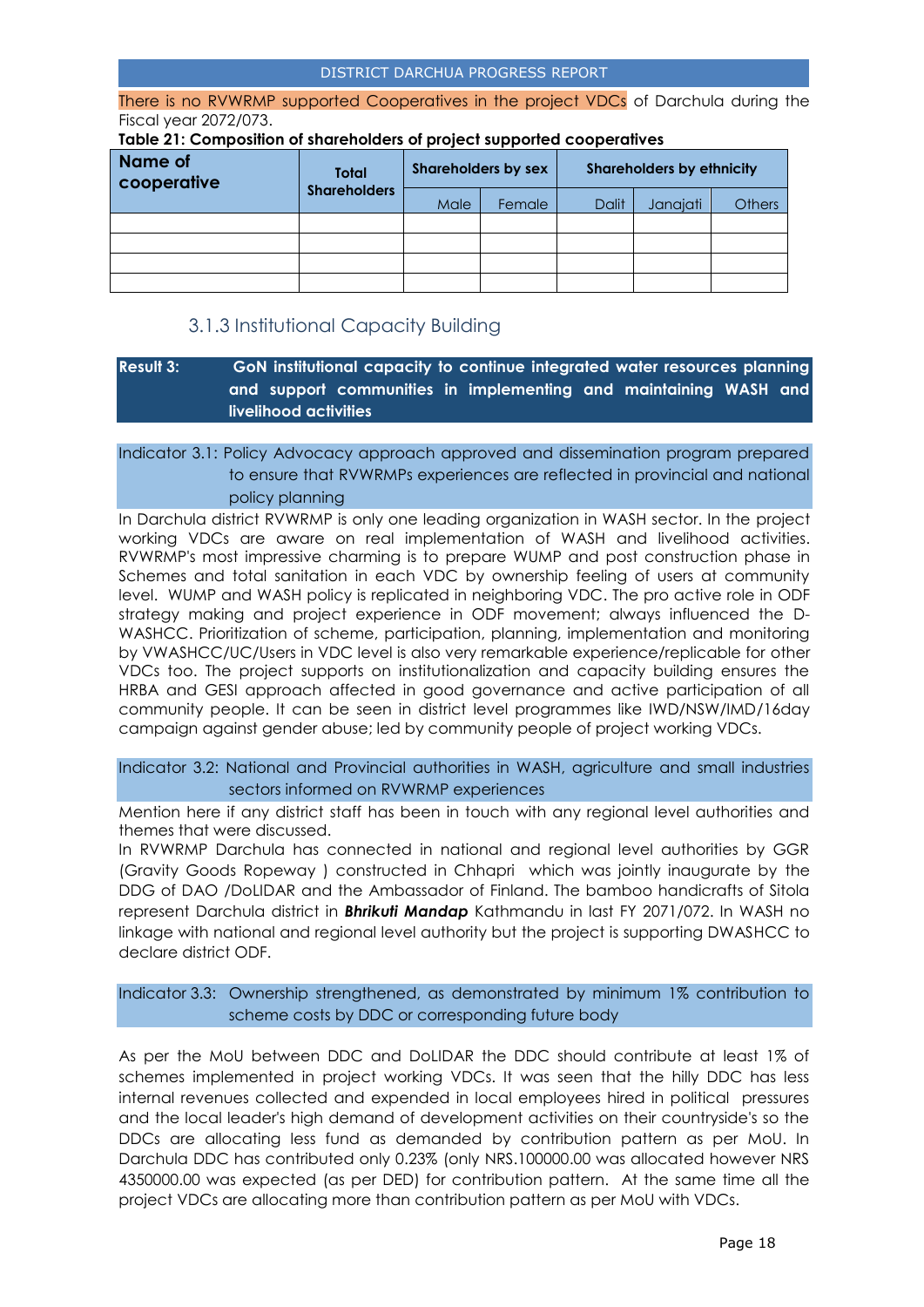Indicator 3.4: Necessary technical and administrative support is provided without delays by DTO, DADO and other relevant offices, as verified by at least 10 annual DMC meetings in each Project district

RVWRMP Darchula has regular DMC meeting at least once a month in this FY 2072/073, 14 DMC meeting were held which is 116% of expected meetings with more than 80% members' presence. DDC and DTO also supporting in agreements, technical and social support was being done however the monitoring support was not sufficient with officer level but the representative was participating in formal monitoring visits. DDC and DTO have provided one focal person from each to support the project.

Indicator 3.5: At least 80% of the annual budget allocated by CSIDB and DADO for joint LH activities in the Project VDCs has been utilized

RVWRMP Darchula is implementing livelihood activities in close collaboration with DADO CSIDB and other agencies working in income generation activities in the district. In this FY 2072/073 DADO has supported in Chhapari –Khalanga GGR and joint support in agricultural exhibition at Gokuleshor. It can't be said the percentage of the budget of DADO but it was nearly triple than DWRDF budget in GGR scheme. In this FY there was no collaboration with CSIDB in any events.

**Table 22: LH activities conducted through coordination/collaboration with CSIDB / DADO**

| Name of activities                       | Number<br>Οf<br><b>RVWRMP</b><br>working<br><b>VDCs</b><br>involved | Supporting<br>agency<br>(CSIDB/<br>DADO) | <b>Total</b><br>allocated<br>Budget for<br><b>Joint</b><br>LH<br>activities | Actual<br>utilized<br>amount | $\%$<br>utilized<br>against<br>planned |
|------------------------------------------|---------------------------------------------------------------------|------------------------------------------|-----------------------------------------------------------------------------|------------------------------|----------------------------------------|
| Agricultural Exhibition in<br>Gokuleshor |                                                                     | <b>DADO</b>                              | 15000.00                                                                    | 15000.00                     | 100%                                   |
|                                          |                                                                     |                                          |                                                                             |                              |                                        |
|                                          |                                                                     |                                          |                                                                             |                              |                                        |
| Total                                    |                                                                     |                                          |                                                                             |                              |                                        |

Indicator 3.6: At least 85% of DWRDF funds are expended against the budget

In this FY 2072/073 the DWRDF fund is fully expended (99.05%) only NRs. 2000.00 was carried over as capital amount. The fund might be expended NRs. 300000.00 in this fiscal year but there was no capital fund for schemes. There was also due payment remaining as final installment to SO from recurrent investment.

#### **Table 23: Utilization of DWRDF**

| <b>Budget heading</b> | <b>Budget</b> | <b>Expenditure</b> | % expenditure against budget |
|-----------------------|---------------|--------------------|------------------------------|
| Capital               | 19700810      | 19514202           | 99.05%                       |
|                       |               |                    |                              |
| Recurrent             | 11760000      | 11716325           | 100%                         |
| <b>Total</b>          | 31460810      | 31230527           |                              |

New table needed

| <b>Budget</b><br>heading | <b>Budget</b><br><b>Allocated</b> | <b>Budget</b><br><b>Released</b> | <b>Expenditure</b> | $\%$<br>expenditure<br>against budget | <b>Remarks</b><br><b>Balance</b><br>C/D |
|--------------------------|-----------------------------------|----------------------------------|--------------------|---------------------------------------|-----------------------------------------|
| Capital                  | 19700810                          | 19516202                         | 19514202           | 99.05%                                | 2000                                    |
| Recurrent                | 11760000                          | 11716325                         | 11716325           | 99.63%                                |                                         |
| <b>Total</b>             | 31460810                          | 31232527.2                       | 31230527           | 230282.78                             |                                         |

Indicator 3.7: Project schemes' status updated annually in all Project DDCs, and data on WUMP reports and baseline are updated

Up to this FY 2072/073, No WUMP data were updated but all the IPC/IPO schemes are being implementing as per the WUMP prioritization. The next year all core VDCs WUMP data will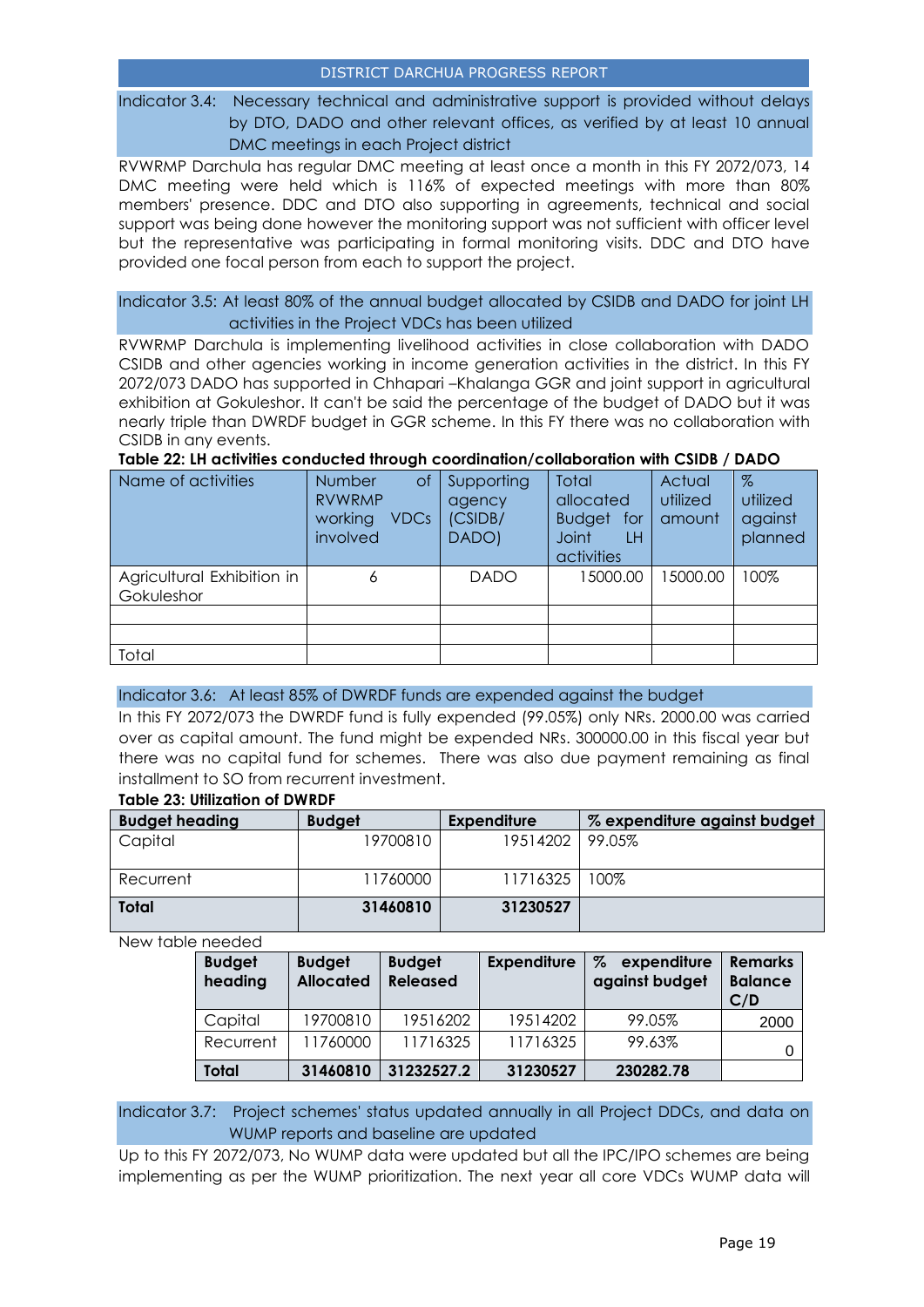updated. So there are no disputes in priority list and implementation turns by the community and VDC/VWASHCCs. The VWASHCC are monitoring the schemes in working VDCs. Indicator 3.8: 100 New WUMPS prepared

In this Fiscal the project has taken 2 WUMP VDC Dhari and Khar. Both VDC WUMP will be completed before October, 2016. All the data entries being entering of both WUMP and the preliminary indication of WUMP data found satisfactory. RVWRMP will prepare 5 new WUMP VDCs in FY 2073/074.

#### Indicator 3.9: VDC ownership strengthened as demonstrated by minimum 6% contribution to scheme costs by VDC

All the RVWRMP working VDCs Dhaulakot, Pipalchauri, Rithachaupata, Eyerkot, Dhuligada and Guljar have allocated minimum 5% of DED as per the MoU between DDC and VDC and as per the PIG of RVWRMPII in the FY 2072/073. All VDCs are ready to contribute matching fund allocation for WASH schemes in Darchula. And all working VDCs/VWASHCC is committed to support the project and fully owned the ownership towards the project activities in the VDC. In this fiscal year some VDC has due payments to UC because the WSS are under construction and nearly 60% work has been completed. Those VDCs are committed to release matching fund to the UC account in the time of scheme completion. **Table 24: VDC contribution on total actual investment**

|                      |                  |              |               |              |                  |              | <b>VDC</b> |
|----------------------|------------------|--------------|---------------|--------------|------------------|--------------|------------|
| Indicator 3.9        | <b>Dhaulakot</b> | Pipalchauri  | Rithachaupata | Eyerkot      | <b>Dhuligada</b> | Guljar       |            |
| Total actual         |                  |              |               |              |                  |              |            |
| expenditure in       |                  |              |               |              |                  |              |            |
| investment cost      | 9,330,281.68     | 6,155,822.18 | 6,129,098.68  | 8,085,384.50 | 13,786,448.51    | 7,746,390.49 |            |
|                      |                  |              |               |              |                  |              |            |
|                      |                  |              |               |              |                  |              |            |
| VDC contribution     | 466,514.08       | 362,652.72   | 304,691.63    | 404,269.22   | 691,930.96       | 387,319.52   |            |
| % of VDC             |                  |              |               |              |                  |              |            |
| contribution against |                  |              |               |              |                  |              |            |
| actual expenditure   | 5%               | 6%           | 5%            | 5%           | 5%               | 5%           |            |

### <span id="page-19-0"></span>3.2 Highlights of Physical Achievements

### 3.2.1 Drinking Water Supply

<span id="page-19-1"></span>In this FY 2072/073 the project has implemented 12 WSS; 2 WSS scheme each in 6 working VDCs Dhaulakot, Pipalchauri, Rithachaupata, Eyerkot, Dhuligada and Guljar. In the end of fiscal year 50% financial progress in observed and more than 60% progress in structure construction in average. This was delayed by the different circumstances i.e. untimely rainfall, unexpected delay in non local material procurement process, un-availability of HDPE/GI pipes in market and difficulty in transportation of materials in site.

### 3.2.2 Sanitation and Hygiene

<span id="page-19-2"></span>RVWRMP Drachula's working VDCs has been declared ODF by the last fiscal year. In this fiscal year 2072/073 RVWRMP supported 2 non projects VDC Hikila and Shankerpur to declare ODF in collaboration with SAFE WASH Darchula. The project has also been supporting API municipality and Darchula district ODF support. In Api 11, 2 public toilets have been under construction jointly with API municipality.

### 3.2.3 Micro Hydro

<span id="page-19-3"></span>In this FY 2072/073 RVWMP Darchula has no Micro Hydro schemes implemented and no scheme was taken for MHP from any working VDCs.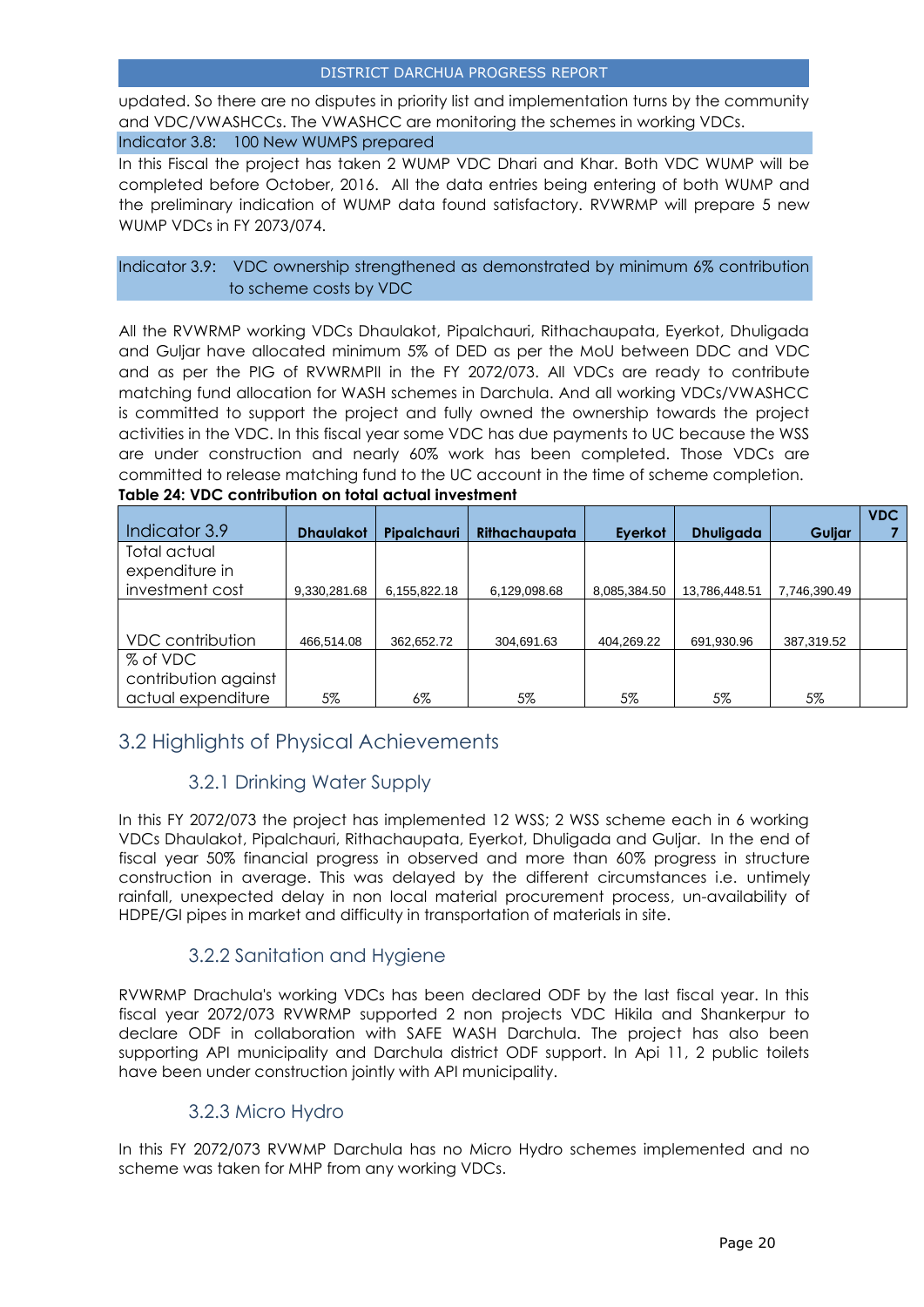#### 3.2.4 Improved Water Mills

<span id="page-20-0"></span>One IWM scheme was fully completed in Dhuligada VDC with 8 improved water mills. All IWM are working with double efficiency than traditional water mills. 2 IWM are included in MuS scheme of Dhuligada and Rithachaupata VDC which are under IPO with Majhagaon MuS and Sugarkhal Eyerkholi MuS respectively. Now the community people of Dhuligada benefited with IWMs at local level.

### 3.2.5 Improved Cooking Stoves

<span id="page-20-1"></span>RVWRMP has social support with CRT-N in Guljar VDC. In Guljar VDC 100 Improved cooking stoves have been distributed and all in use at Jude Guljar-2 and other wards of Guljar. However the project has no agreement with UC and nothing was support as subsidy. Only social mobilization part was taken by the project. In Next FY 2073/074 minimum 600 ICS are targeted for each project district. RVWRMP Darchula will complete more than 600 ICS.

#### 3.2.6 Irrigation

<span id="page-20-2"></span>In this FY there is no separate conventional irrigation scheme in project VDCs. However 2 MuS schemes (Irrigation +IWM) were taken (IPO) in Rithachaupata and Dhuligada VDC

### 3.2.7 Cooperatives and Micro Finance Institutions

<span id="page-20-3"></span>RVWRMP Darchula has initiated cooperative assessments in core working VDCs. 6 event (one event in each VDC) of community organization (COs) leadership and financial management training organized. As per the recommendation of cooperative assessments report the project will support or form/reform new cooperatives in all working VDC.

### 3.2.8 Home Gardens

<span id="page-20-4"></span>In this FY 2072/073 the project has formed/reformed 18 Home Garden Management groups 3 HGM in each working VDC. In HGM 568 HH/member participated where 465 female and 103 male got the HGM training. All households from WSS scheme running are and they have started basic home gardens in their home yards.

#### 3.2.9 Measures for Livelihoods Promotion

<span id="page-20-5"></span>RVWRMP has innitiated livelihood activities in all core VDCs of the project. There are 18 HGM groups with 568HH/M, in WSS implemented clusters and 175 leader farmers, 30 LRPs and 5 master leader farmers trained from the entire VDC. In 6 project VDCs; 18 poly houses and 14 multi purposed nursery has been established and start working.

#### 3.2.10 MUS

<span id="page-20-6"></span>RVWRMP has initiated 2 MuS schemes in Dhuligada and Rithachaupata VDC under IPO. 43HH will be benefited by those schemes in irrigation and improve water mill (IWM). Some MuS schemes will be taken in next FY 2073/074.

### 3.2.11 Income Generation Sustainability

<span id="page-20-7"></span>RVWMP Darchula has just started commercial vegetable production in Rithachaupata from this fiscal year. Some multi purposed nursery of Rithachaupata started to sell saplings. There are at least 2 poly houses have been established in each project VDCs and will start commercial off-seasonal vegetable production. Altogether 18 poly house and 14 multi purposed nurseries has been established in all working VDCs. Home garden management training, LRP training, Leader farmers training, Nursery Nike training, master leader farmers trainings are major key indicators of income generation sustainability.

### <span id="page-20-8"></span>4. Sustainability

**A. Financial sustainability:** The RVWRMP Darchula has demonstrated the potential for sustainability of decentralized program implementation with community participation and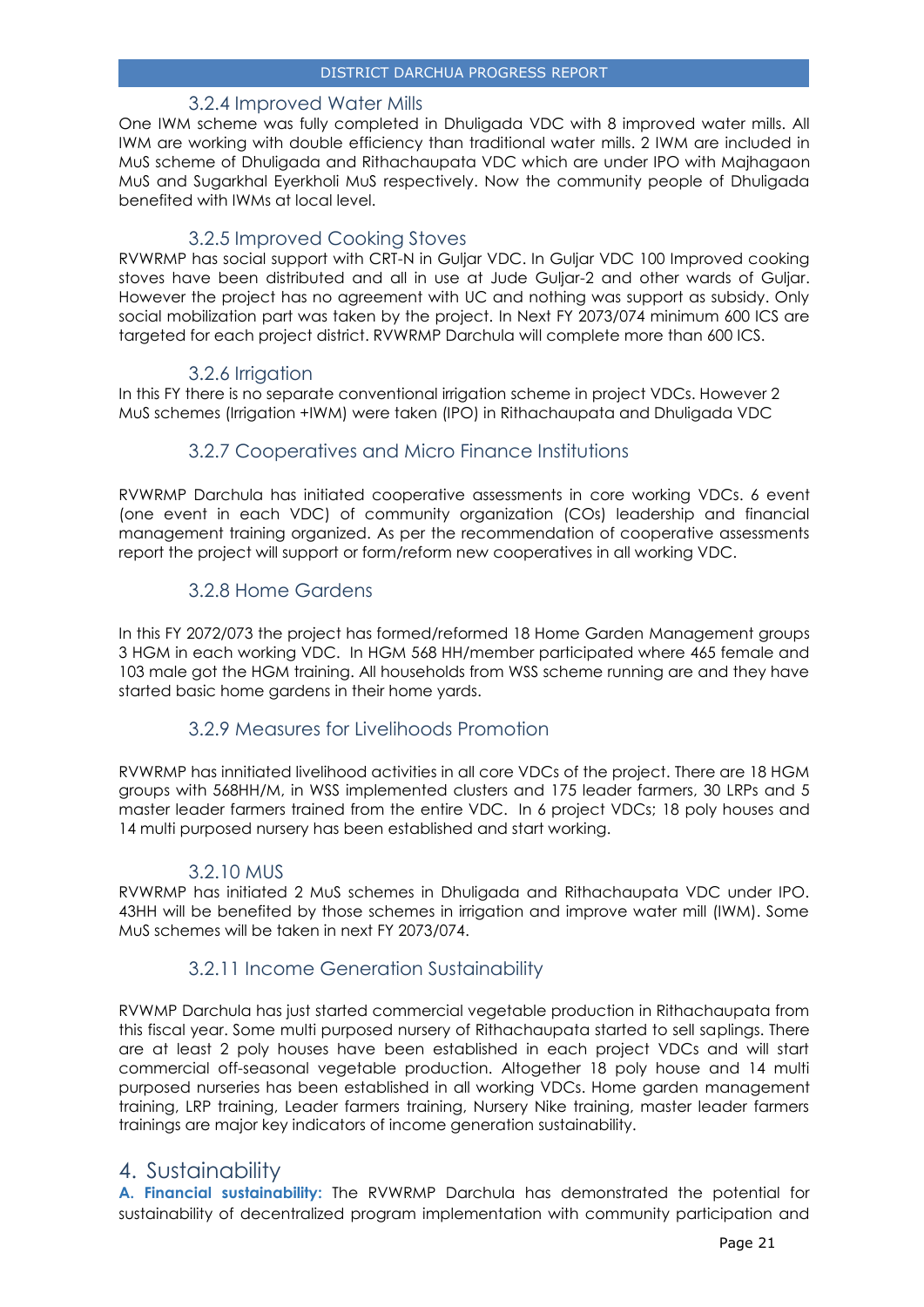inclusive strategies. For the financial sustainability, regular monitoring of DWRDF from PSU and PCO jointly and monthly DWRDF statement issued and cross checked. In community level public hearing, auditing, general assembly in each UC, transparency (information hoarding board), accountability (book keeping and records), and ownership and governance systems in any institutions and where it has been managed in UC and community level. From the very beginning stage of the project step by step process have been well discussed and developed/provisioned in the project & the system of O&M fund, monthly water tariff collection and fund mobilization has been well accelerated the financial sustainability at the community level.

**B. Social sustainability:** The project has prepared different guidelines to ensure every stakeholder role, responsibility and accountability and smooth implementation of the project. This implies in all national, regional, district and VDC level. The project S-b-S is followed by the each Quality of scheme construction has been ensured since the WUMP planning process. Different level training/workshops/seminar/discussion to local level human resources has been developed as VMW, skilled labors etc. It' provisioned for formal monitoring by DDC/DMC/DWASHCC from the district and monitoring by VDC/VWASHCC in VDC level are the part of social sustainability.

**C. Institutional Sustainability/Capacity buildings:** A very good initiation done by the RVWRMP is institutional sustainability that different training/orientation/exposure visits/monitoring for DDC/DTO/DMC and DWASHCC at district level and different training, workshops seminar at UC, V-WASH-CC and VDC level organized. As a part of institutional sustainability, since starting the implementation phase, all UCs have been registered in the DWRC under water resources act-2049 and got the registration certificates. All UCs in Darchula under provisioned to registration process in DWRC.

**D. Physical Sustainability:** During this fiscal year 2072/03, a total of 1649 people were participated in step-by-step orientation and training, 22 SO staffs oriented in different themes, similarly 743 people (175 Leader farmer, 568 HGM, 30 LRP, 14 Nursery Nike,18 Playhouse, 5 Master leader farmer) were benefited by different livelihoods training, 356 people got cooperative orientation and CO strengthen training, 21 got technical training (VMW), 203 person in district level capacity building training and 188 person in WUMP related trainings/workshops/orientation in 2 VDCs Dhari and Khar*.* 

### <span id="page-21-0"></span>5. Crosscutting Objectives

It was realized that in real base the project approach of HRBA and GESI in every s-b-s of the project PIG. In each and every UC composition is more than 50% and proportionate representation of Dalit. There was no Janjati population in core working VDCs of the project. RVWRMP is especially working on water resources, livelihoods and Capacity buildings are the three major results of the project. HRBA and Gender and social inclusion (GESI) have been integrated crosscutting in all results area – WASH, Livelihoods & Nutrition and Capacity building.Micro credit and savings through community organization and cooperative development is the cross cutting for sustainable development in rural villages. Good governance through institutional development through general assembly of UC, transparency and accountability are the key factors of good governance. At the same Environmental protection, through improved cooking stoves, climate change resilience, disaster and risk reduction, plantation and source protection are the other cross cutting objectives of the project. Equally opportunity was given to of all community people as advocating voice of voice less.

<sup>2</sup><br>attractive amount NRs.4000.00 p/m sitting my own home yards" now I'm fully satisfied with my monthly income by GGR Case 1: GGR changed our Life: Ms.Kalawati Kunwar (37), residence of Chhapri -4 users of Chhapri -Khalanga GGR "I have *to carry more than 35Kg of tomatoes in every 3 days from my 5 poly houses supported by RVWRP in last two year to sell in Darchula head quarter and it take 4 hours walking slope down and 2 hours in returning. Now we carry our luggage only 30 minutes from home to GGR and 15 minutes from head quarter than the GGR pull it within 3 minutes to the site. We never dream about the unexpected change of pottering in our life. Now we are saving more than 3 hours per day and this time*  is to be used in more vegetable growing and children's time for education. "Now we have water and irrigation by MuS. *The project has changed our life; I used to sell nearly NRS 300000.00 vegetable per year. Next my plan to grow more vegetables out of poly house too. "We never thought our pottering load never left us until our life but the Project has given us the unexpected dream and income source for long time" said the GGR chairperson Mr. Dhan Singh Kunwar. I have listened that "If the person is lucky the God gave from his/her Roof" now it was applied with me said Mr. Hanshi Ram Parki (a Dalit operator of the (Chhapri-Khalanga GGR) bottom site. I have never though/dreamed that "I will be able to earn an operating. So I used to say when God gives from lucky persons roof its true for me. "Now wants express my heartily thanks to the project and apologies for my beginning behavior for GGR bottom site selection" said Hanshi Ram. "This is the innovative*  works to reduce workload and head load especially for women involved in commercial vegetable production this should *be replicate in other potential sites of other VDCs " said Man Singh Dhami Chairperson of Maobadi Center Darchula.*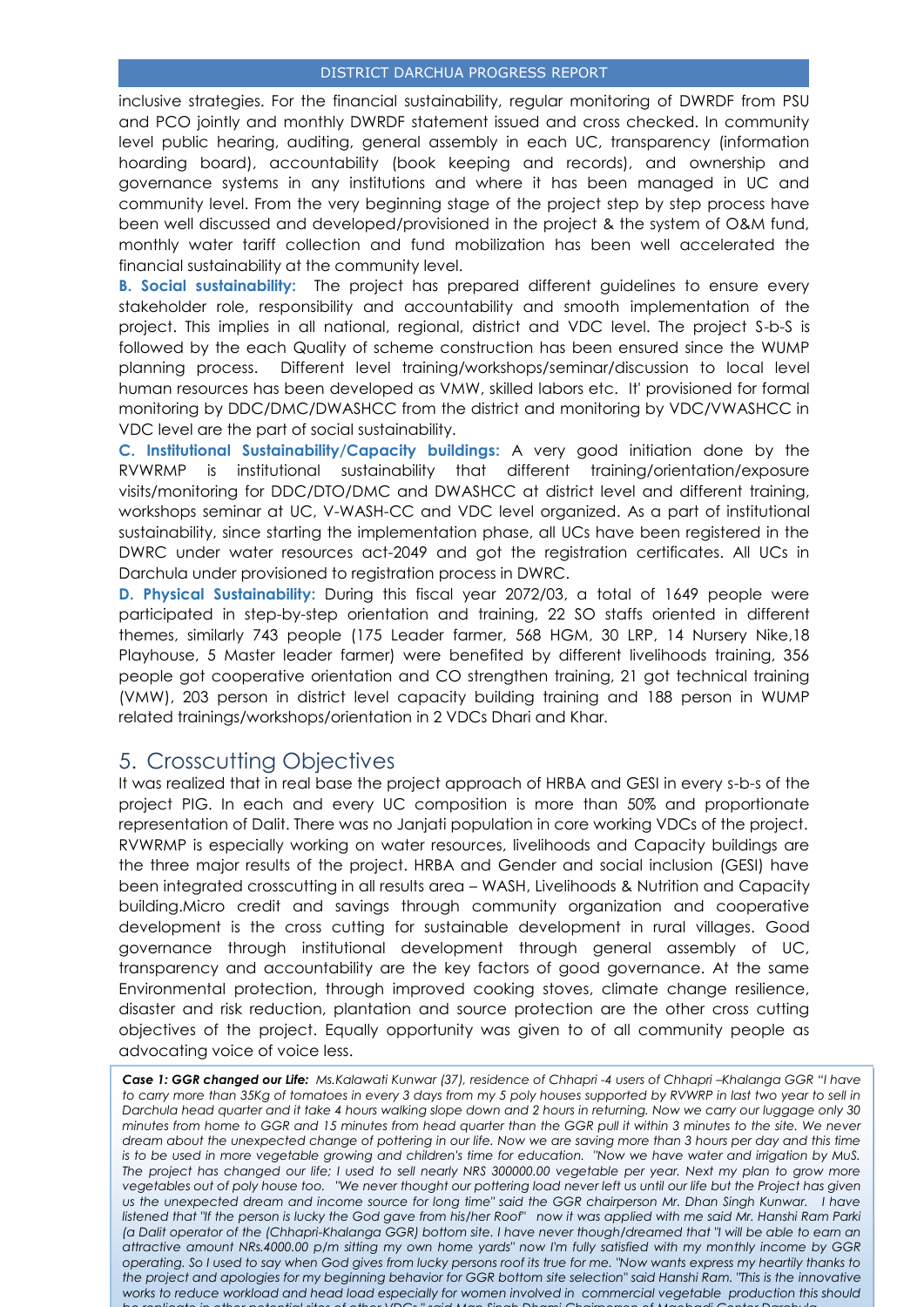



**Fig 1.**Chhapari –Khalanga GGR Chhapri upward **Fig.2** Happy women after GGR started Pottering Fig 1.Chhapari-Khalanga GGR Chhapri upward<br>Vegetables.

|                | Table 25: Number of participants in CB activities |                  |                |                |                |                |                |            |  |
|----------------|---------------------------------------------------|------------------|----------------|----------------|----------------|----------------|----------------|------------|--|
| S.             |                                                   | <b>Dhaulakot</b> | Pipalchauri    | Rithachaupata  | Eyerkot        | Dhuligada      | Guljar         | <b>VDC</b> |  |
| N.             | <b>Training</b>                                   |                  |                |                |                |                |                | 7          |  |
| $\mathbf{1}$   | $Step - By - Step$                                | 404              | 273            | 325            | 147            | 215            | 285            |            |  |
|                | (Water Supply                                     |                  |                |                |                |                |                |            |  |
|                | Sanitation Irrigation                             |                  |                |                |                |                |                |            |  |
|                | and Micro Hydro                                   |                  |                |                |                |                |                |            |  |
|                | Scheme UC level                                   |                  |                |                |                |                |                |            |  |
|                | Training)                                         |                  |                |                |                |                |                |            |  |
| $\mathbf{2}$   | Livelihood Promotion                              | 130              | 122            | 118            | 122            | 130            | 121            |            |  |
|                | related Training                                  |                  |                |                |                |                |                |            |  |
| $\mathfrak{S}$ | Cooperatives                                      | 45               | 50             | 49             | 59             | 103            | 50             |            |  |
|                | Development and                                   |                  |                |                |                |                |                |            |  |
|                | Micro Finance                                     |                  |                |                |                |                |                |            |  |
|                | <b>Related Training</b>                           |                  |                |                |                |                |                |            |  |
| 4              | <b>Technical Trainings</b>                        | $\overline{4}$   | $\overline{3}$ | $\overline{2}$ | 4              | $\overline{4}$ | 4              |            |  |
|                | (VMW, LLB, RWJM,                                  |                  |                |                |                |                |                |            |  |
|                | Lead Farmers,                                     |                  |                |                |                |                |                |            |  |
|                | Agriculture                                       |                  |                |                |                |                |                |            |  |
|                | Technician etc)                                   |                  |                |                |                |                |                |            |  |
| $\overline{5}$ | SO/SP Capacity                                    | $\overline{3}$   | $\overline{3}$ | 5              | $\overline{3}$ | $\overline{3}$ | $\overline{5}$ |            |  |
|                | <b>Building (Including</b>                        |                  |                |                |                |                |                |            |  |
|                | Thematic                                          |                  |                |                |                |                |                |            |  |
|                | Orientations during                               |                  |                |                |                |                |                |            |  |
|                | <b>Bimonthly Meeting)</b>                         |                  |                |                |                |                |                |            |  |
| 6              | <b>District Level</b>                             |                  |                |                |                | 243            |                |            |  |
|                | Training/Workshop                                 |                  |                |                |                |                |                |            |  |
|                | with                                              |                  |                |                |                |                |                |            |  |
|                | DMC/DWASHCC/Sta                                   |                  |                |                |                |                |                |            |  |
|                | keholders etc                                     |                  |                |                |                |                |                |            |  |
| $\overline{7}$ | Water Use Master                                  | 96               | 92             |                |                |                |                |            |  |
|                | <b>Plan Related Training</b>                      |                  |                |                |                |                |                |            |  |
|                | at VDC level (new                                 |                  |                |                |                |                |                |            |  |
|                | and updating)                                     |                  |                |                |                |                |                |            |  |
| 8              | Awareness                                         | 2095             | 1696           | 1087           | 1619           | 901            | 2615           |            |  |
|                | Campaigns/Mass                                    |                  |                |                |                |                |                |            |  |
|                | meetings (Nutrition,                              |                  |                |                |                |                |                |            |  |
|                | HSE, Environment,                                 |                  |                |                |                |                |                |            |  |
|                | Sanitation Week,                                  |                  |                |                |                |                |                |            |  |
|                | public                                            |                  |                |                |                |                |                |            |  |
|                | hearing/Auditing                                  |                  |                |                |                |                |                |            |  |
|                | etc)                                              |                  |                |                |                |                |                |            |  |
|                | Total                                             | 2777             | 2239           | 1586           | 1954           | 1599           | 3080           |            |  |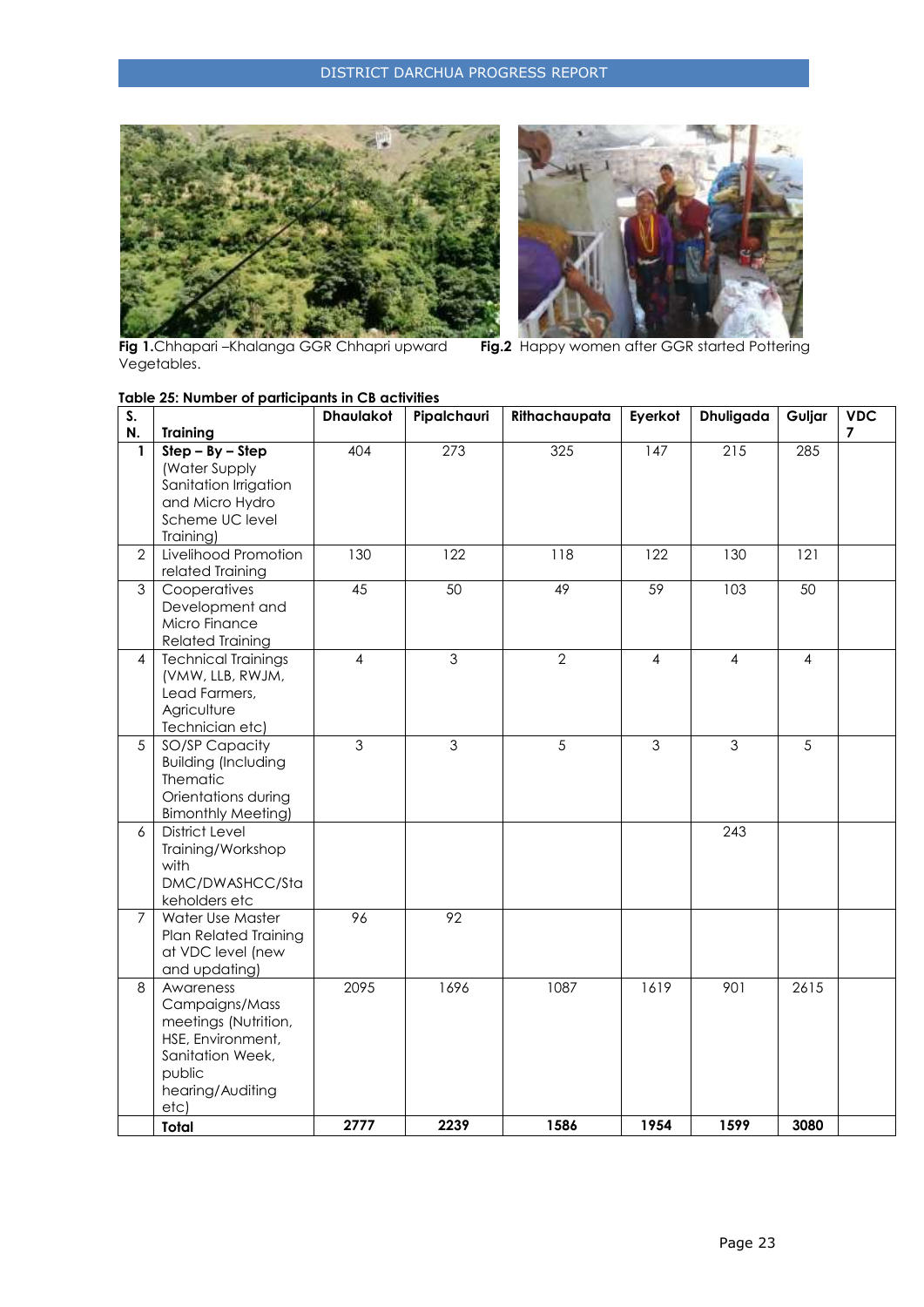| Table 26: Disaggregated participants in CB activities                                                                  |                      |                        |                             |                    |                      |                        |                      |                        |                  |
|------------------------------------------------------------------------------------------------------------------------|----------------------|------------------------|-----------------------------|--------------------|----------------------|------------------------|----------------------|------------------------|------------------|
| <b>Training</b>                                                                                                        | <b>Dalit</b><br>Male | <b>Dalit</b><br>Female | Jana<br>jati<br><b>Male</b> | Janajati<br>female | <b>Other</b><br>Male | <b>Other</b><br>Female | <b>Total</b><br>male | <b>Total</b><br>female | Tot<br><b>al</b> |
| $Step - By - Step$ (Water Supply<br>Sanitation Irrigation and Micro<br>Hydro Scheme UC level<br>Training)              | 33                   | 14                     | $\Omega$                    | 0                  | 829                  | 773                    | 862                  | 787                    | 164<br>9         |
| Livelihood Promotion related<br>Training                                                                               | 9                    | 20                     | $\Omega$                    | 0                  | 557                  | 157                    | 566                  | 177                    | 743              |
| Cooperatives Development<br>and Micro Finance Related<br>Training                                                      | 18                   | $\overline{2}$         | $\Omega$                    | $\Omega$           | 169                  | 167                    | 187                  | 169                    | 356              |
| Technical Trainings (VMW, LLB,<br>RWJM, Lead Farmers,<br>Agriculture Technician etc)                                   | $\mathbf{1}$         | 0                      | $\Omega$                    | 0                  | 12                   | 8                      | 13                   | 8                      | 21               |
| SO/SP Capacity Building<br>(Including Thematic<br>Orientations during Bimonthly<br>Meeting)                            | $\Omega$             | $\Omega$               | $\Omega$                    | 1                  | 17                   | $\overline{4}$         | 17                   | 5                      | 22               |
| <b>District Level</b><br>Training/Workshop with<br>DMC/DWASHCC/Stakeholders<br>etc                                     | 6                    | 9                      | $\Omega$                    | $\Omega$           | 97                   | 125                    | 103                  | 134                    | 237              |
| Water Use Master Plan<br>Related Training at VDC level<br>(new and updating)                                           | 33                   | 90                     | 1                           | 3                  | 365                  | 347                    | 399                  | 440                    | 839              |
| Awareness Campaigns/Mass<br>meetings (Nutrition, HSE,<br>Environment, Sanitation Week,<br>public hearing/Auditing etc) | 352                  | 496                    | $\Omega$                    | $\Omega$           | 3452                 | 5713                   | 3804                 | 6209                   | 100<br>13        |
| Total                                                                                                                  | 452                  | 631                    | 1                           | 4                  | 5498                 | 7294                   | 5951                 | 7929                   | 138<br>80        |

### <span id="page-23-0"></span>5.1 Gender Equality and Social Inclusion

RVWRMP is especially working on water resources, livelihoods and Capacity buildings are the three major results of the project. HRBA and Gender and social inclusion (GESI) have been integrated crosscutting in all results area – WASH, Livelihoods & Nutrition and Capacity building. During the UCs, group formation process, at least 50% women and proportionate representation of minorities' people have been ensured in vital post as per project documents. But it is very much difficult to ensure 50% women in UC/V-WASH-CC in Darchula cases due to illiteracy among the women.

Regarding the representation of women & DAG people, Darchula is able to represent at 43% women, 5% Dalit *( out of 7% HH in working VDCs)* and 3% Janjati *(Janjati participation in API public toilet UC only)* in key position at UC level, 82% in Home garden trainings and more than 60% in leader farmers training. The HRBA/GESI is strongly followed in all types of meeting/training/orientation. To ensure the gender & social inclusion, following are the major activities conducted during phase II.

- The representation of women & Dalit in UC/V-WASH-CC more than 50% female participating in V-WASH-CC, UCs and scheme construction works.
- In this fiscal year 33.33% female VMW trained; 7 Female out of 21 VMW participants.
- The women are celebrating IWD, IMHD, NSW celebrating by them in community and VDC level.
- The women are empowered to keep their voices in VDC council and other assemblies.
- Project has been supported to celebration of International Women's Day, 16 days campaign against GBV, International Menstruation Hygiene Day as particularly empower to women in district, VDC and UC level.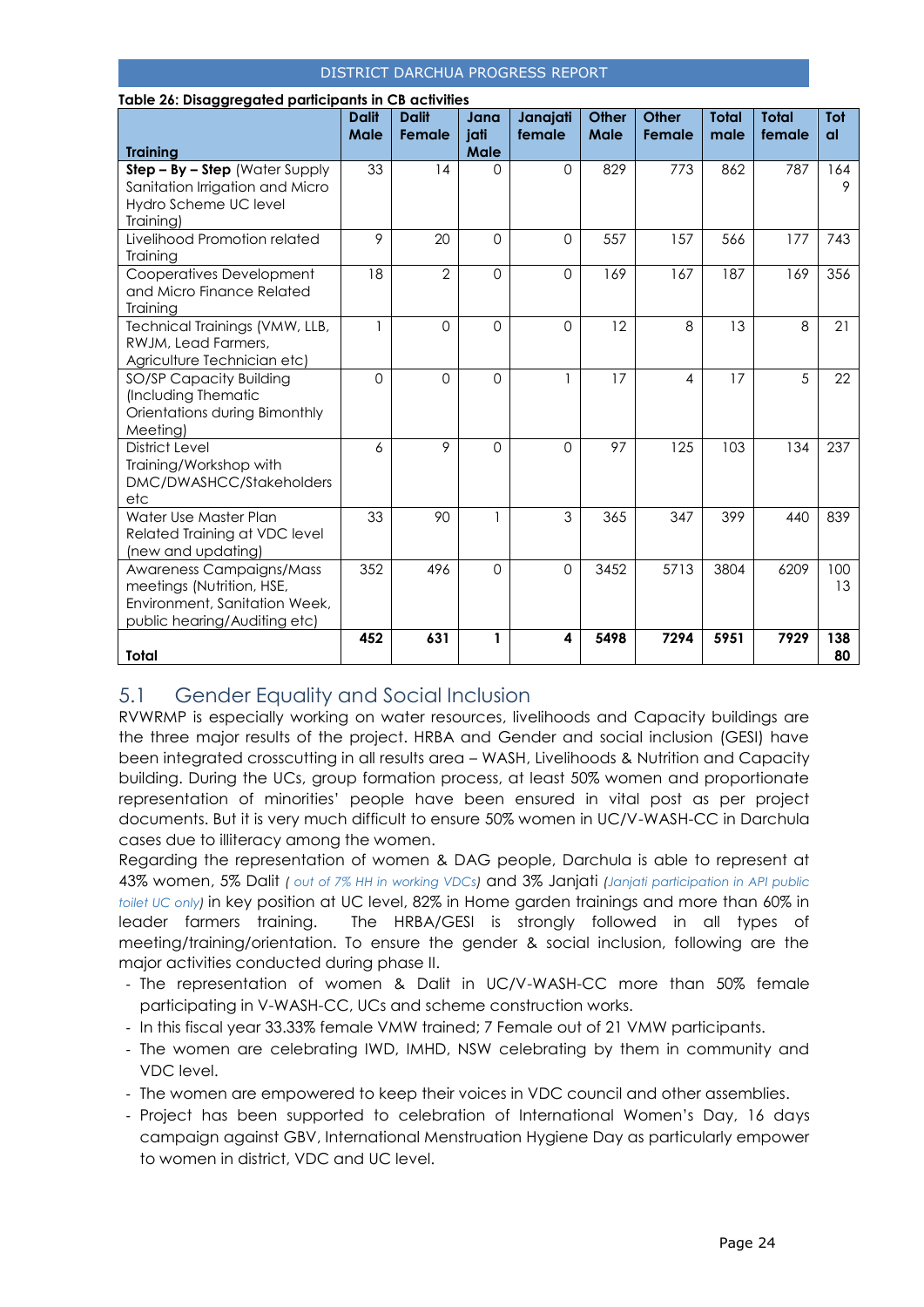- District level women UC conference was organized to sensitize women on their rights, role and responsibilities and to identify the bottlenecks for effective participations of women in UC/VWASHCC level and issues related to sustainability.

Priorities have been given to women and DAG people in livelihoods activities. As a result 82% home garden members are women and 5% are Dalit.

### <span id="page-24-0"></span>5.2 Human Rights, Democracy and Good Governance

RVWRMP is following the human right based approach (HRBA) in its project document, project implementation guideline (PIG) as a cross cutting issues in all results 1m2 &3. However the project is not working directly in human rights but project works a MDG WASH to all. So the project target minimum 90 % house hold should have access to safe water and 100% HH have to basic sanitation facilities (ODF VDC) and rural have to right to live in clean environment. Since the beginning of scheme planning phase/WUMP preparation PRA method was used that all community people have to right to plan themselves only outsiders have to support in planning. The practice of participation, keep their voice, planning, implementation and self monitoring are the indicators of democracy and public hearing, auditing at all level & installation of project information boards in each scheme, it has been ensuring right to information (RTI) as a basic human right. The role of users, users committees and all stakeholders has been well discussed and mentioned in MoU/agreements too. As a part of enhancing capacities, UCs capacity in terms of demanding and negotiating their necessities with DDC/DTO/line agencies have been found increased. The voices of women, Dalit & disadvantaged group have been increased in UC and VDC level meeting for their rights. Project has been made such democratic provisions, where community people have right to choose their appropriate UC members without any pressure.

**Ensuring Animal Rights:** RVWRMP is not only ensuring the human rights but it is much sincere towards animal rights too, because of, cattle are the main property for the rural people and as guided by basic human being principles, RVWRMP is supporting to construction of animal trough under the DWS schemes for animal water drinking purposes.

### <span id="page-24-1"></span>5.3 Environmental and Climate Change Sustainability

Darchula district is the highly endanger in earthquake, Mahakali and Chamelia river cutting, flooding and land slide as a big challenge in rainy season and glacier problem in high Himalayan range in winter season because of climate change. This district is in very high risk with flood and landslides in rainy season there are too many big and small streams; with high velocity cuts embankment, fertile land and houses & wealth every year. In some last 3 year the district was facing a big problem of landslides in thousands points of the district.

The project has been working improved cooking stoves, Improved water mills to conserve forests, plantation, recharge pit construction for sustainability and forest protection and conservation. In livelihood and source protection activities water friendly vegetables and plants are being promoted for climate change adaptation. The project has been ensuring sustainability from the VDC level WUMP, the issues related to environment; disaster risks reduction & climate change adaption have been well discussed. The project is working on climate change and adaptation not only in DWSS schemes but also in livelihood activities in project VDCs. In last year's open defecation was the problematic for healthy environment. It has been contributed to reduce the environmental pollution and water borne diseases. Due to number of awareness raising activities, the practices of plantation near the source catchment area, source protection and implementation of water safety plan has been increased. However, it is yet too much in practice.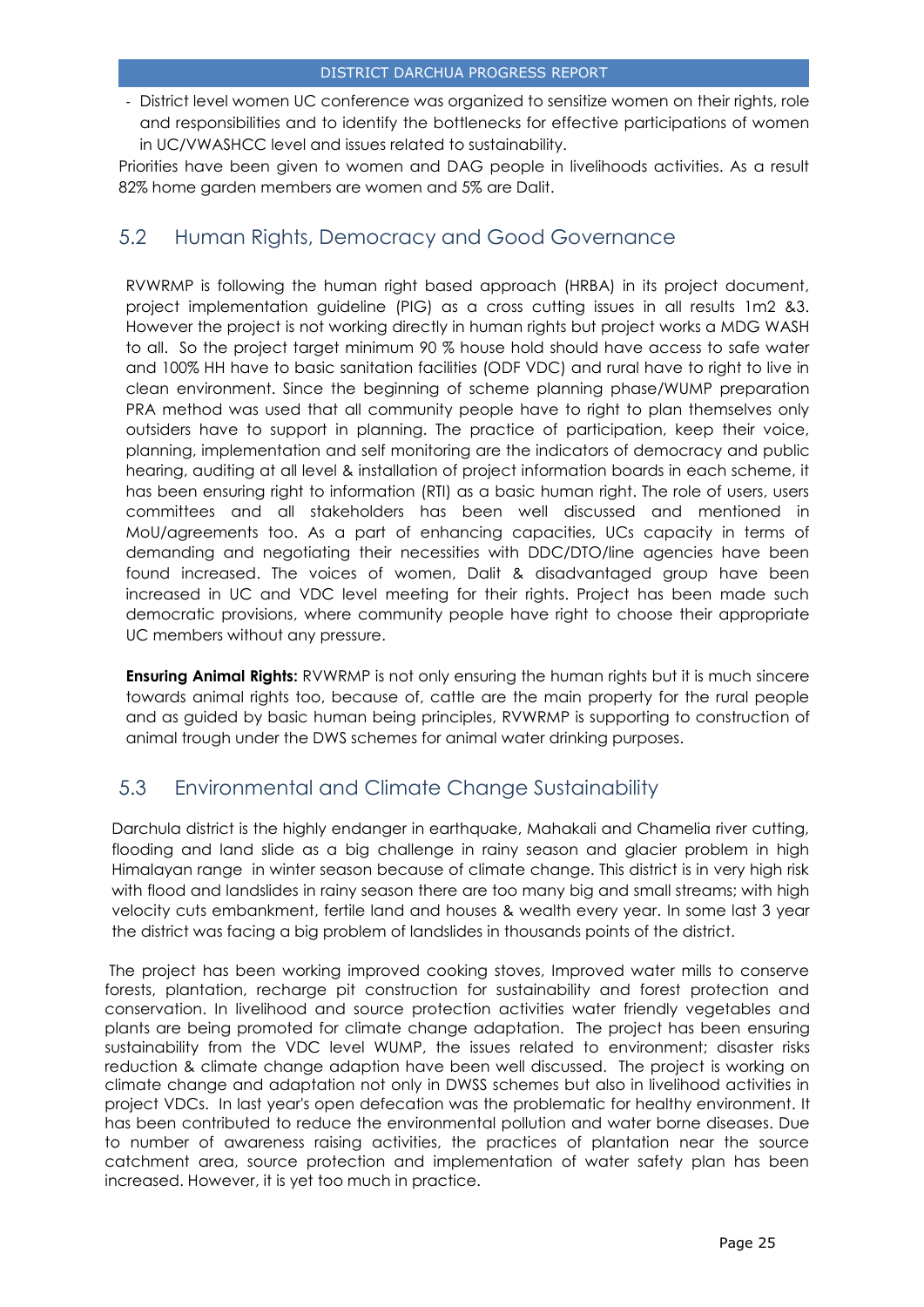To increase the capacity at local level, various days and weeks have been celebrated at community/VDC/District level. The project has been capacitating to VDC, V-WASH-CC members on disaster risk management (DRM), climate change adaption (CCA) practices and total sanitation. Similarly, various capacity building trainings for UC/ VMW, HGM group, nursery leaders were organized at district & VDC level to avoid the possible epidemic disasters due to water contamination and decrease the environmental degradation.

To sensitize on climate change, climate change adaptation on its impacts on natural resources & agricultural productions, the topic has been well discussed in HGM training. As an adaptation practices, farmers have avoided to use of chemical fertilizers/pesticides and as alternatives they are using organic pesticides and organic fertilizers. Maximum use of human urine, compost fertilizers, and organic pesticides seen practiced in community level.

### <span id="page-25-0"></span>6. Assumptions and Risks

Fill in the table with correct options: High/ Medium/Low

#### **Table 27: Risk analysis**

| <b>Issues and Risk</b>                      | Likelihood of<br>Occurrence | Impact on Phase<br>III achievements |
|---------------------------------------------|-----------------------------|-------------------------------------|
| Natural calamities, climate change          | Big                         | Big                                 |
| Political instabilities and anarchy         | Low                         | Low                                 |
| New administrative structure delayed        | Low                         | Low                                 |
| Limited political will to decentralize      | Low                         | Low                                 |
| Limited support from local level            | Low                         | Low                                 |
| Limited capacity of SOs                     | Low                         | Low                                 |
| Remoteness and access to market             | Medium                      | Medium                              |
| Delayed or missing contributions            | Low                         | Low                                 |
| Political pressure on expansion             | Low                         | Low                                 |
| HIV/AIDS                                    | Low                         | Low                                 |
| Inadequate O&M and revenue collection       | Medium                      | Medium                              |
| Possible devaluation of EUR against USD/NPR | Low                         | Low                                 |

There are always risks in each and every natural and human behaviors related activities occur in the world. So in our project implemented districts and VDCs are also being affected more or less by the above changes and transition in the regions. The above indicators affects has low level affects in our project activities and medium level affect might be faced in natural calamities and climate change is the big risk factors for the project. It was seen that the unexpected earthquake, landslides, floods and thunder and heavy rain fall caused to swept out the water sources, structures and machineries too. On the other hand the climate change effects could be seen in less rainfall, changes in rainfall time and water resources are drying day to day. So the natural calamities and climate changes might be effected directly in big volume to the project results i.e. WASH and livelihood sector. The indicators of possible risks in medium manners are the remoteness and access to market; the remoteness always hampers the scheme to complete in time because of transportation by men and mules takes a lot time and it the per capita of the scheme raised high on the another part the human life always far from the access of basic health, communication, marketing and education facilities. The other part of transportation and market access directly links with daily need thing to consumable and income generation activities i.e. vegetable production needs to easily access to market in time.

Now in every development should be sustainable this was the principle but in the lack of adequate O&M collection by the community people the schemes run for a few years and when they needs maintenance there were no sufficient fund with scheme (UC) and there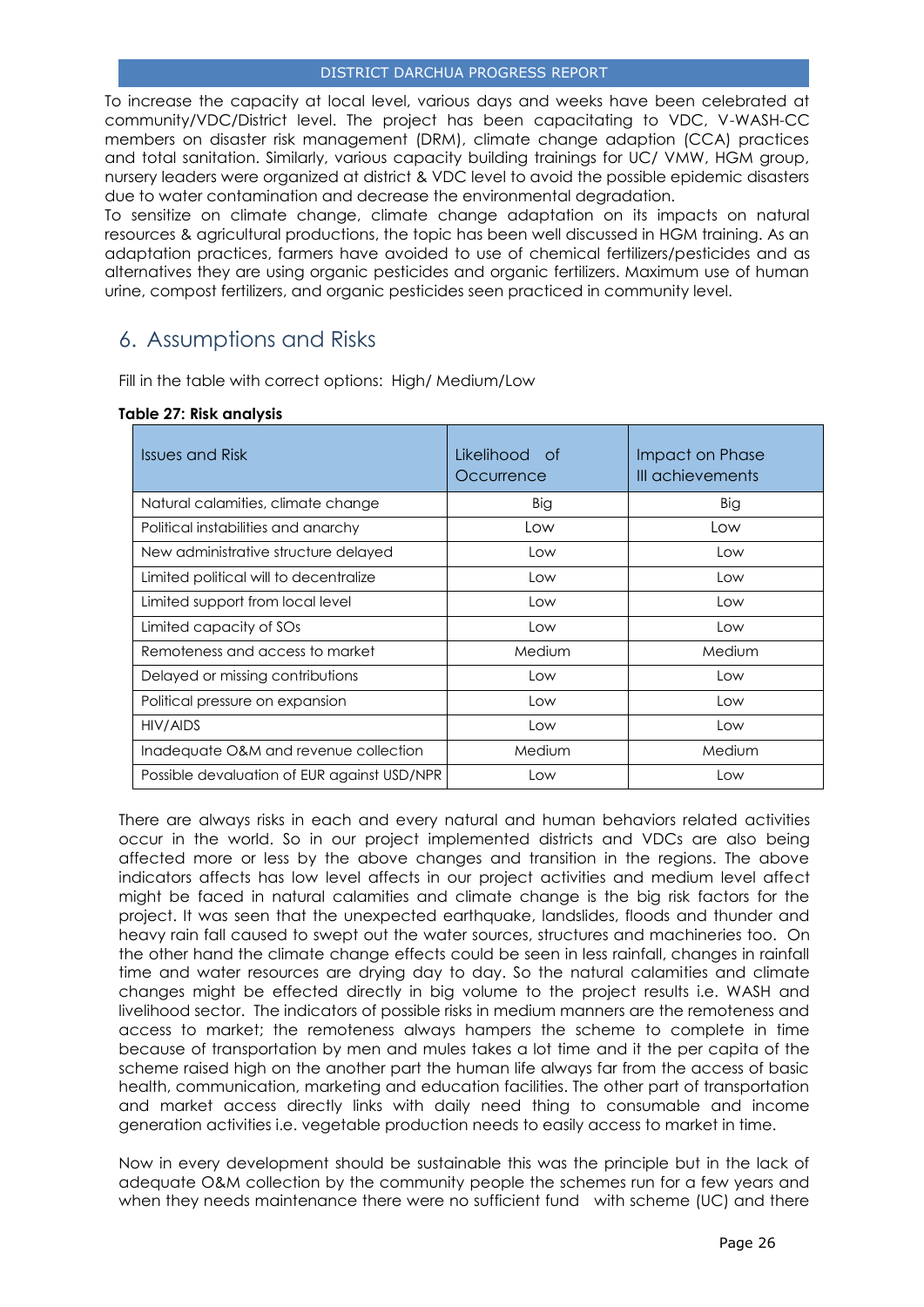were no other agencies to support; the bigger scheme abandoned to service and community people had the historical hardship in WSS and other schemes. Because of dependent attitude towards government and other agencies which affects the sustainability of the schemes.

All the above other indicators of Risk; always low level of risk hidden and alive in the project activities but no major effects or disturbance to the project. The political and new administration system may have some effects in our working VDCs for matching fund by DDC and VDC council; after the new administration system our working VDCs merged in VDC/and municipality.

### <span id="page-26-0"></span>7. Resource Allocation

RVWRMP Darchula was allocated (GoN/GoF) NRs.31, 167,000.00 including GoN administrative cost of NRs. 250,000.00 for FY 2072/073. In this FY DDC contribution was expected NRs. 435,000.00 but only NRs.100, 000.00 allocated from DDC council and released & expended in scheme. In this FY the project is succeed to expend NRs. 31,230,527.00. The total investment was 62.48% as a capital & 37.52% recurrent cost expend. In recurrent cost 27.09% in SO mobilization cost for this fiscal year and 4.59% expended in CB activities as S-b-S, district level, VMW trainings and other workshop and seminars. In this fiscal last year payments was paid to SO and ongoing schemes too. This year budget allocation was deficit in capital and recurrent investment. So the budget was expended 99.95% only NRs. 2000.00 was carried over as GoF Capital fund for next year AWP. The following table shows the details of expenditures in this fiscal year.

|    |                                                           | Capital |                                        |      | Recurrent   |             | Percentage<br>οf |
|----|-----------------------------------------------------------|---------|----------------------------------------|------|-------------|-------------|------------------|
| SI | <b>Expenditures Heading</b>                               | Credit  | <b>Debit</b><br><b>Debit</b><br>Credit |      |             | Total       | expenditure<br>s |
|    | Scheme cost (Ongoing from Last year                       |         | 82219.52                               |      | 393555.00   | 475774.52   | 1.52%            |
| 2  | Scheme cost (FY 2072/073)                                 | 0.00    | 19431982.48                            | 0.00 | 120000.00   | 19551982.48 | 62.61%           |
| 3  | Capacity Building district level<br>activities            | 0       | 0                                      | 0    | 1434179.00  | 1434179.00  | 4.59%            |
| 4  | Media Mobilization                                        | 0.00    | 0.00                                   | 0.00 | 64000.00    | 64000.00    | 0.20%            |
| 5  | Monitoring cost (DWRDF)                                   | 0.00    | 0.00                                   | 0.00 | 126792.00   | 126792.00   | 0.41%            |
| 6  | SO Cost (CRDS+SWS) Last year<br><b>Reward Installment</b> | 0.00    | 0.00                                   | 0.00 | 866806.00   | 866806.00   | 2.78%            |
|    | SO Cost (CRDS+SWS) FY 2072/073                            | 0.00    | 0.00                                   | 0.00 | 8460993.22  | 8460993.22  | 27.09%           |
| 8  | <b>GON Administrative cost</b>                            | 0.00    | 0.00                                   | 0.00 | 250000.00   | 250000.00   | 0.80%            |
|    | <b>Grand total</b>                                        | 0.00    | 19514202.00                            | 0.00 | 11716325.22 | 31230527.22 | 100.00%          |
|    | <b>Percentage of Expenditure</b>                          |         | 62.48%                                 |      | 37.52%      |             | 100.00%          |

New table (very necessary in this APR)

RVWRMP Darchula has expended in S-b-S, livelihood, cooperative and so many other sectors from the Recurrent heading of the allocated budget. In this year one event of VMW training was completed and last year financial clearance of VMW training completed. No any DMC/UC exposure visits were organized only very necessary events were done form the recurrent heading of DWRD. In this all the recurrent activities had done by DWRDF fund only WUMP preparation cost sharing 50% with Dhari and Khar VDCs of Darchula district.

| S.N. | <b>Training</b>                                                                                   | <b>DWRDF</b> | TΑ   | Total  |
|------|---------------------------------------------------------------------------------------------------|--------------|------|--------|
|      | Step - By - Step (Water Supply Sanitation Irrigation<br>and Micro Hydro Scheme UC level Training) | 996893       |      | 996893 |
|      | Livelihood Promotion related Training                                                             | 404062       |      | 404062 |
| 3    | Cooperatives Development and Micro Finance<br><b>Related Training</b>                             | 41918        |      | 41918  |
|      | Technical Trainings (VMW, LLB, RWJM, Lead<br>Farmers, Agriculture Technician etc)                 | 304893       |      | 304893 |
| 5    | SO/SP Capacity Building (Including Thematic<br>Orientations during Bimonthly Meeting)             | 151856       | 5000 | 56856  |

#### **Table 28: Resource expenditure**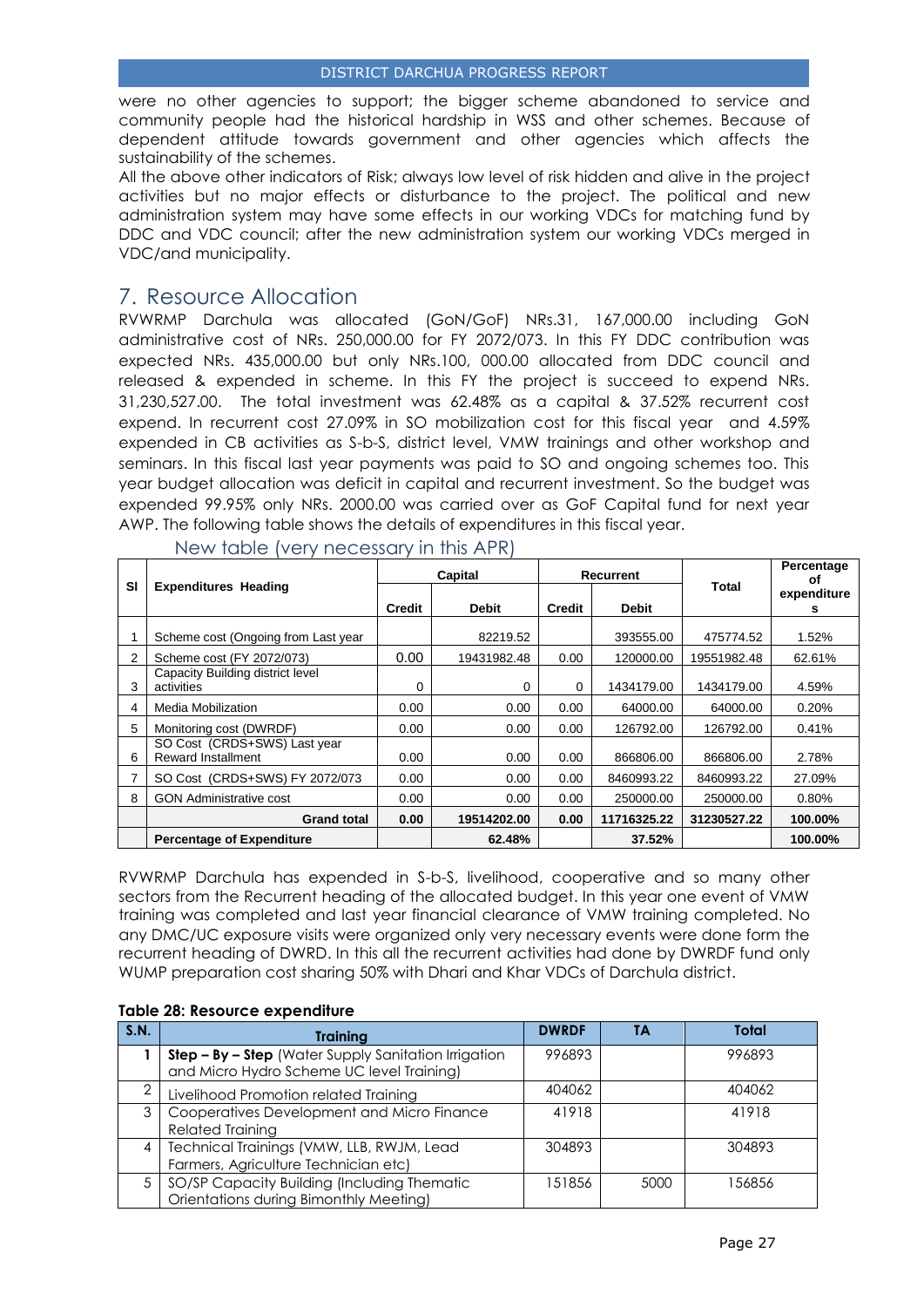|   | DISTRICT DARCHUA PROGRESS REPORT                                                                                    |         |        |         |  |  |  |  |  |
|---|---------------------------------------------------------------------------------------------------------------------|---------|--------|---------|--|--|--|--|--|
| 6 | District Level Training/Workshop with<br>DMC/DWASHCC/Stakeholders etc                                               | 374500  | 145428 | 519928  |  |  |  |  |  |
|   | Water Use Master Plan Related Training at VDC<br>level (new and updating)                                           |         | 585000 | 585000  |  |  |  |  |  |
| 8 | Awareness Campaigns/Mass meetings (Nutrition,<br>HSE, Environment, Sanitation Week, public<br>hearing/Auditing etc) | 156950  |        | 156950  |  |  |  |  |  |
|   | Tota                                                                                                                | 2431072 | 735428 | 3166500 |  |  |  |  |  |

### 7.1 District Water Resources Development Fund (DWRDF)

<span id="page-27-0"></span>DWRDF fund was used in Capital investment and recurrent investment sharing 50:50 from GoN and GoF; DDC matching was expected 1% of scheme cost. The DWRDF fund was expend from the DDC in authorization of Local Development Officer (LDO). The fund is used in Capital investment in schemes and recurrent cost goes in S-b-S and different events of capacity building activities, exposure visits, workshop and seminar and SO/SP cost in district and VDC level events planned in AWP of the project. The DWRDF fund needs to be monitored by PCO/PSU in semi-annual/ annual based to check the proper utilization of DWRDF fund. Timely release of fund from the government's GoN and GoF as well as DDC matching as per the MoU is expected for smooth implementation of schemes on time.

### 7.2 TA Fund

<span id="page-27-1"></span>RVWRMP Darchula has used TA fund in WUMP preparation of Dhari and Khar VDC. TA fund was expended in SO/SP thematic in where DWRDF fund was difficult to release in absence of LDO. TA fund was also used in MoU signing ceremony of RVWRMP-III, in opening ceremony of Chhapri Khalanga GGR and in 2 event DWASHH meetings held in the district.

### 7.3 Human Resources

<span id="page-27-2"></span>RVWMP II Darchula has hired 2 SO namely CRDS-Nepal and SWS-Darchula to work in 6 core VDCs Dhaulakot, Pipalchauri and Rithachaupata (CRDS-Nepal) Eyerkot, Dhuligada and Guljar (SWS-Darchula). Pipalchauri VDC is the new 6<sup>th</sup> VDC of RVWMP Darchula and HR resources were hired just from Chaitra 2072 (March 2016).

Now DDC/RVWRMP Darchula is supported by one social focal person from DDC Darchula who is responsible for dealing and training organization from DWRDF and one focal person from DTO are responsible for technical documents and formal monitoring management from DTO site. Water Resources Advisor (WRA) from TA team was fully responsible to support in all project activities running in the district. WRA was being supported by a Senior Technical Facilitator (STF) , a Senior Water Resources Technician (SWRT), a Senior Sanitation Promoter (SSP) and OA/Messenger directly from the project site.

In core VDCs there in 1 Field Coordinator, 1 Water Resources Technician (WRT) and 1 Health Promoter (HP) in each VDC; One Sub Engineer and One Livelihood Promoter looks after 3 VDC (One SE and LP) with both SOs. Both SOs are fully responsible to implement all the project activities in VDC and reporting on time is mandatory.

| Sn |                          | <b>Dalit</b>  |             | Janjati |             | <b>Others</b> |             | <b>Total</b> |                         |              |
|----|--------------------------|---------------|-------------|---------|-------------|---------------|-------------|--------------|-------------------------|--------------|
|    | <b>Position</b>          | <b>Female</b> | <b>Male</b> | Female  | <b>Male</b> | Female        | <b>Male</b> | Female       | <b>Male</b>             | <b>Total</b> |
| 1  | <b>Field Coordinator</b> |               |             |         |             |               | 6           | 0            | 6                       | 6            |
| 2  | Sub Engineer             |               |             |         |             |               | 2           | 0            | 2                       |              |
| 3  | <b>Health Promoters</b>  |               |             |         |             | 4             | 1           |              | 1                       | 6            |
| 4  | <b>WRTs</b>              |               |             |         |             |               | 6           | 0            | 6                       | 6            |
|    | Livelihood               |               |             |         |             |               |             |              |                         |              |
| 5  | Promoters                |               |             |         |             |               | 2           | 0            | $\overline{\mathbf{c}}$ | 2            |
|    | <b>Total</b>             | $\mathbf 0$   | 0           |         | 0           | 4             | 17          |              | 17                      | 22           |

New table for HR (SO/SP needed)